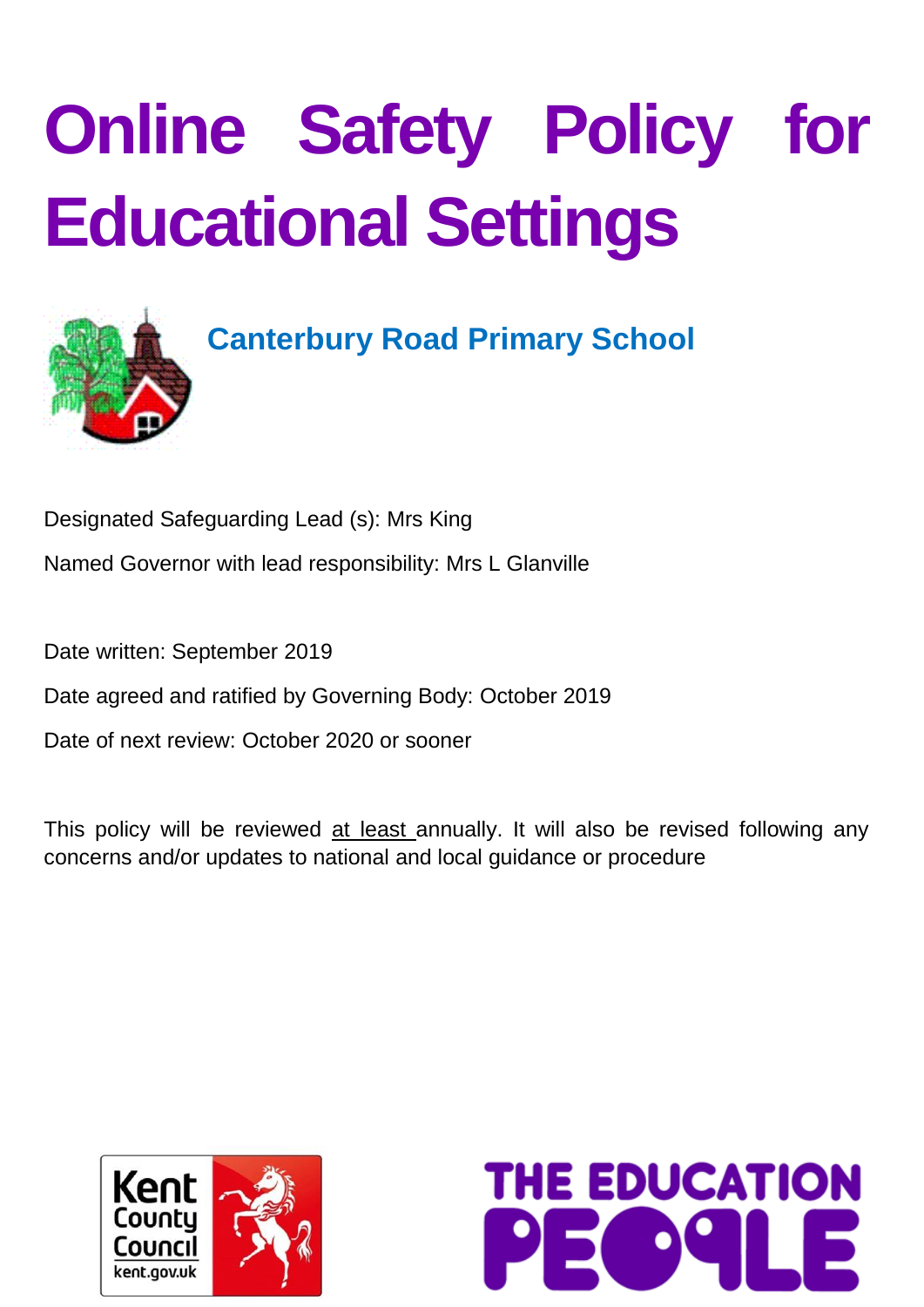#### **Contents**

Using the Online Safety Policy

- 1. Policy Aims
- 2. Policy Scope
	- 2.2 Links with other policies and practices
- 3. Monitoring and Review
- 4. Roles and Responsibilities
	- 4.1 The leadership and management team
	- 4.2 The Designated Safeguarding Lead
	- 4.3 Members of staff
	- 4.4 Staff who manage the technical environment
	- 4.5 Learners
	- 4.6 Parents
- 5. Education and Engagement Approaches
	- 5.1 Education and engagement with learners
	- 5.2 Vulnerable Learners
	- 5.3 Training and engagement with staff
	- 5.4 Awareness and engagement with parents
- 6. Reducing Online Risks
- 7. Safer Use of Technology
	- 7.1 Classroom Use
	- 7.2 Managing Internet Access
	- 7.3 Filtering and Monitoring
	- 7.4 Managing Personal Data Online
	- 7.5 Security and Management of Information Systems
	- 7.6 Managing the Safety of the Website
	- 7.7 Publishing Images and Videos Online
	- 7.8 Managing Email
	- 7.9 Educational use of Videoconferencing and/or Webcams
	- 7.10 Management of Learning Platforms
	- 7.11 Management of Applications (apps) used to Record Learners

 $\mathfrak{p}$ 

- **Progress**
- 8. Social Media
	- 8.1 Expectations
	- 8.2 Staff Personal Use of Social Media
	- 8.3 Learners Personal Use of Social Media
	- 8.4 Official Use of Social Media
- 9. Use of Personal Devices and Mobile Phones
	- 9.1 Expectations
	- 9.2 Staff Use of Personal Devices and Mobile Phones
	- 9.3 Learners Use of Personal Devices and Mobile Phones
	- 9.4 Visitors' Use of Personal Devices and Mobile Phones

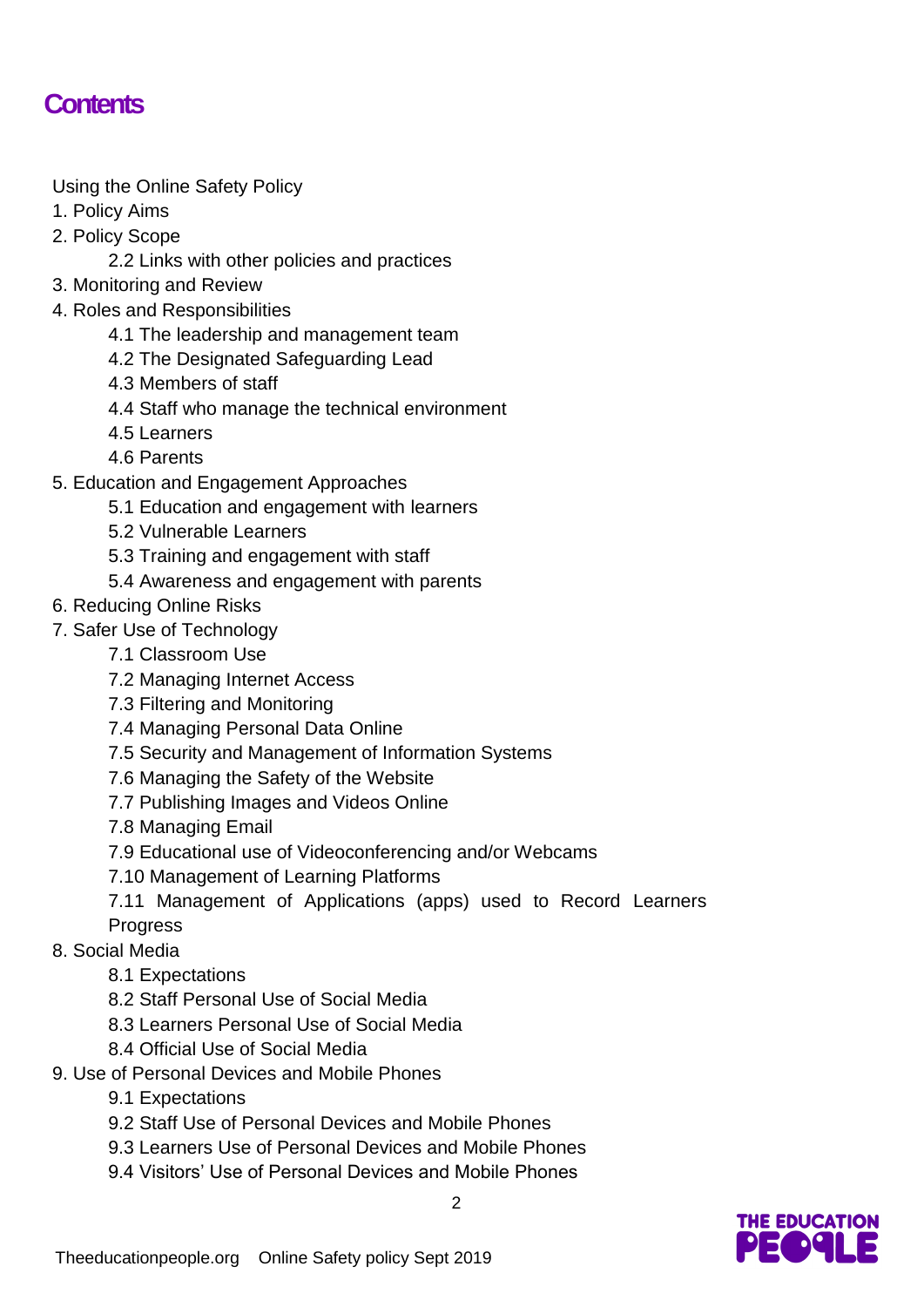- 9.5 Officially provided mobile phones and devices
- 10. Responding to Online Safety Incidents and Concerns
	- 10.1 Concerns about Learner Welfare
	- 10.2 Staff Misuse
- 11. Procedures for Responding to Specific Online Incidents or Concerns
	- 11.1 Online Sexual Violence and Sexual Harassment between Children
	- 11.2 Youth Produced Sexual Imagery or "Sexting"
	- 11.3 Online Child Sexual Abuse and Exploitation
	- 11.4 Indecent Images of Children (IIOC)
	- 11.5 Cyberbullying
	- 11.6 Online Hate
	- 11.7 Online Radicalisation and Extremism
- 12. Useful Links for Educational Settings

## **Using the Online Safety Policy Template**

An online safety policy provides educational settings with a framework to develop their online safety ethos and enables leaders and managers to detail strategic approaches and considerations, with regards to the safer use of technology.

The online safety policy should be recognised as a safeguarding policy, not a technical or computing policy and falls within the role and responsibilities the Designated Safeguarding Lead (DSL). There is no requirement for educational settings to have a separate online safety policy if online safety issues are appropriately addressed within other policies; this decision will be down to leaders and managers. If online safety is embedded within existing documents, settings should ensure that their community is aware of how and where to locate safety information, especially regarding responding to and reporting specific online safety concerns.

We encourage all educational settings to ensure that their online safety policy is individualised for their own specific context, to ensure that it is fit for purpose. It will not be appropriate for educational settings to adopt this template in its entirety; some statements will be more relevant to some settings than others.

This policy template requires leaders, managers and DSLs to adapt the content to include specific local information such as their own named points of contact, as well as their specific procedures and expectations. These decisions and details will vary from setting to setting, so this template should be used as a starting framework.

#### **Disclaimer**

The Education People make every effort to ensure that the information in this document is accurate and upto-date. If errors are brought to our attention, we will correct them as soon as practicable.

The copyright of these materials is held by The Education People. However, educational settings that work with children and young people are granted permission to use all or part of the materials for not for profit use, providing the Education People copyright is acknowledged and we are informed of its use.

#### **1. Policy Aims**

 This online safety policy has been written by Canterbury Road school involving staff and governors and building on the Kent County Council/The Education People online safety policy template, with specialist advice and input as required.

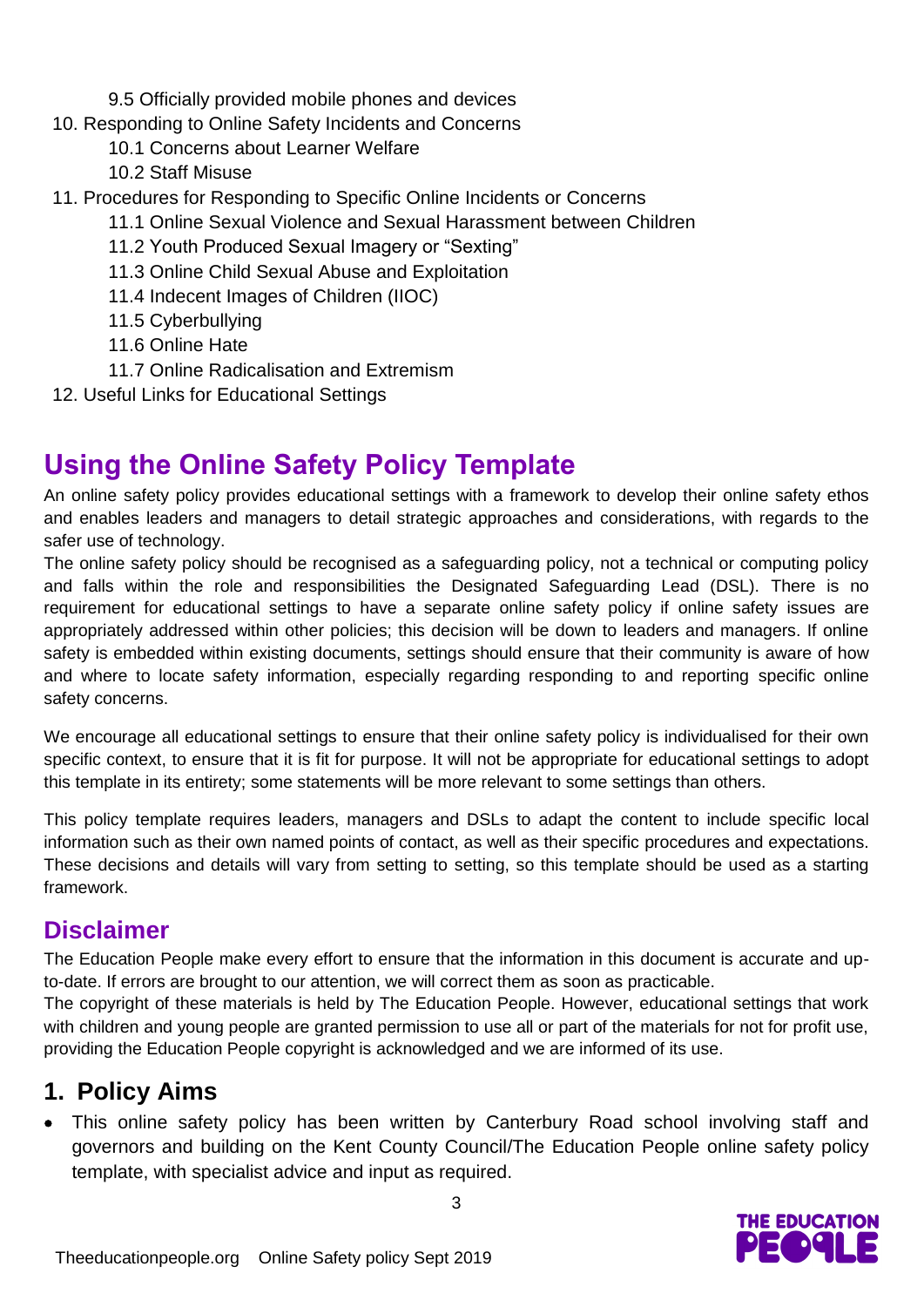- It takes into account the DfE statutory guidance ['Keeping Children Safe in Education'](https://www.gov.uk/government/publications/keeping-children-safe-in-education--2) 2019, [Early Years and Foundation Stage](https://www.gov.uk/government/publications/early-years-foundation-stage-framework--2) 2018, ['Working Together to Safeguard Children'](https://www.gov.uk/government/publications/working-together-to-safeguard-children--2) 2018 and the [Kent Safeguarding Children Board](http://www.kscb.org.uk/) procedures.
- The purpose of this policy is to:
	- o Safeguard and protect all members of Canterbury Road community online.
	- o Identify approaches to educate and raise awareness of online safety throughout the community.
	- o Enable all staff to work safely and responsibly, to role model positive behaviour online and to manage professional standards and practice when using technology.
	- o Identify clear procedures to use when responding to online safety concerns.
- Canterbury Road identifies that the issues classified within online safety are considerable, but can be broadly categorised into three areas of risk:
	- o **Content:** being exposed to illegal, inappropriate or harmful material
	- o **Contact:** being subjected to harmful online interaction with other users
	- o **Conduct:** personal online behaviour that increases the likelihood of, or causes, harm.

#### **Policy Scope**

Canterbury Road -

- believes that online safety is an essential part of safeguarding and acknowledges its duty to ensure that all learners and staff are protected from potential harm online.
- identifies that the internet and associated devices, such as computers, tablets, mobile phones and games consoles, are an important part of everyday life.
- believes that learners should be empowered to build resilience and to develop strategies to manage and respond to risk online.
- This policy applies to all staff including the governing body, leadership team, teachers, support staff, external contractors, visitors, volunteers, PTFA and other individuals who work for, or provide services on behalf of the setting (collectively referred to as "staff" in this policy) as well as learners, parents and carers.
- This policy applies to all access to the internet and use of technology, including personal devices, or where learners, staff or other individuals have been provided with setting issued devices for use off-site, such as a work laptops, tablets or mobile phones.

#### **2.2 Links with other policies and practices**

- o This policy links with several other policies, practices and action plans including: Antibullying policy
- o Acceptable Use Policies (AUP) and Code of conduct
- o Behaviour and discipline policy
- o Child protection policy
- o Confidentiality policy

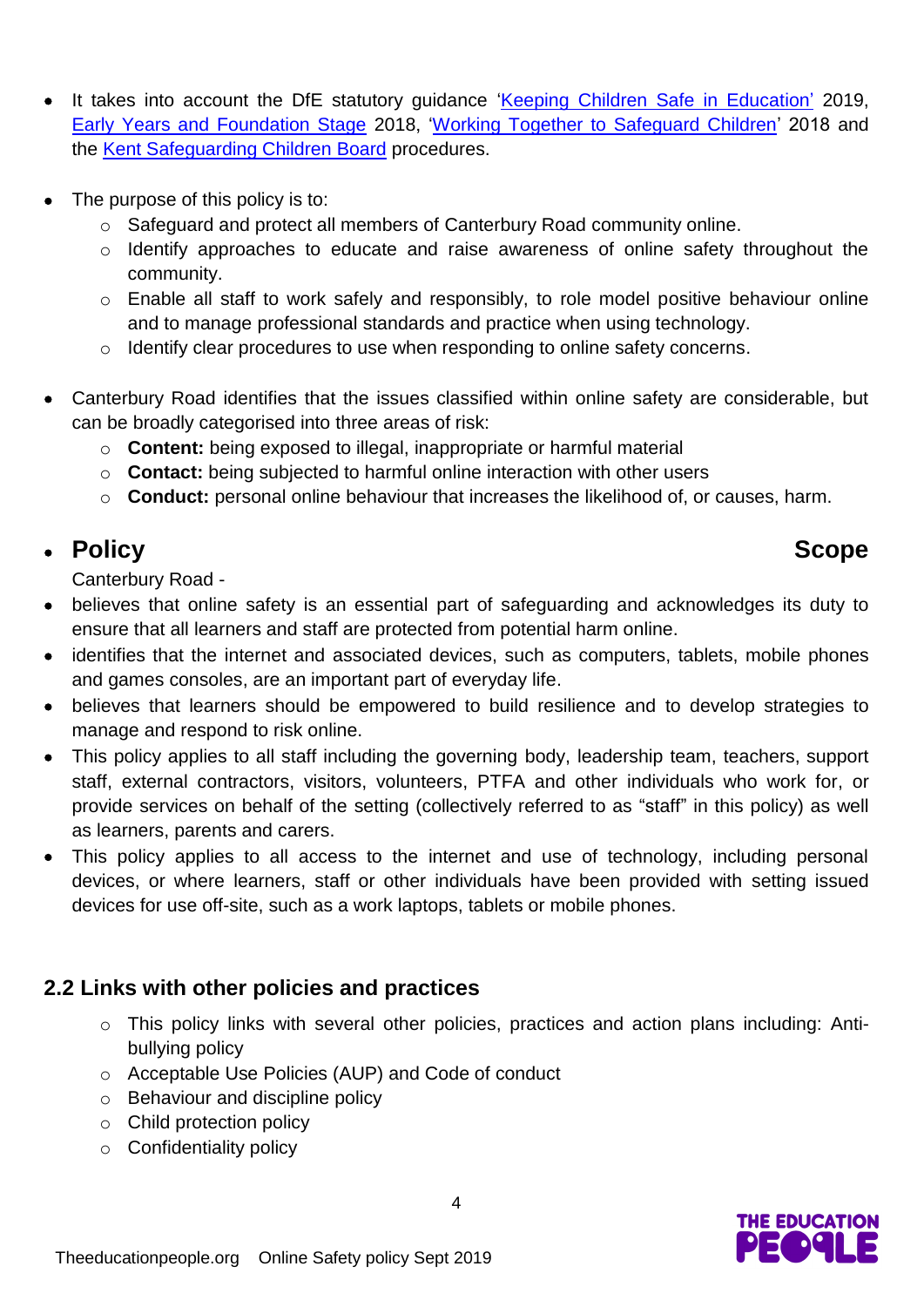- o Personal Social and Health Education (PSHE), Citizenship and Relationships and Sex Education (RSE)
- o Data security
- o Image use policy
- o Mobile phone and social media policies
- o Searching, screening and confiscation policy

#### **2. Monitoring and Review**

- Technology in this area evolves and changes rapidly. We will review this policy at least annually.
	- o The policy will also be revised following any national or local policy requirements, any child protection concerns or any changes to the technical infrastructure
- We will regularly monitor internet use and evaluate online safety mechanisms to ensure that this policy is consistently applied.
- To ensure they have oversight of online safety, the headteacher will be informed of online safety concerns, as appropriate.
- The named governor for safeguarding will report on a regular basis to the governing body on online safety practice and incidents, including outcomes.
- Any issues identified via monitoring will be incorporated into our action planning.

#### **3. Roles and Responsibilities**

- The Designated Safeguarding Lead (DSL), Mrs King has lead responsibility for online safety.
- Canterbury Road recognises that all members of the community have important roles and responsibilities to play with regards to online safety.

#### **4.1 The leadership and management team will:**

- Ensure that online safety is viewed as a safeguarding issue and that practice is in line with national and local recommendations and requirements.
- Ensure there are appropriate and up-to-date policies regarding online safety; including a staff code of conduct and acceptable use policy, which covers acceptable use of technology.
- Ensure that suitable and appropriate filtering and monitoring systems are in place and work with technical staff to monitor the safety and security of our systems and networks.
- Ensure that online safety is embedded within a progressive curriculum, which enables all learners to develop an age-appropriate understanding of online safety.
- Support the DSL and any deputies by ensuring they have sufficient time and resources to fulfil their online safety responsibilities.
- Ensure there are robust reporting channels for the community to access regarding online safety concerns, including internal, local and national support.
- Ensure that appropriate risk assessments are undertaken regarding the safe use of technology.
- Audit and evaluate online safety practice to identify strengths and areas for improvement.

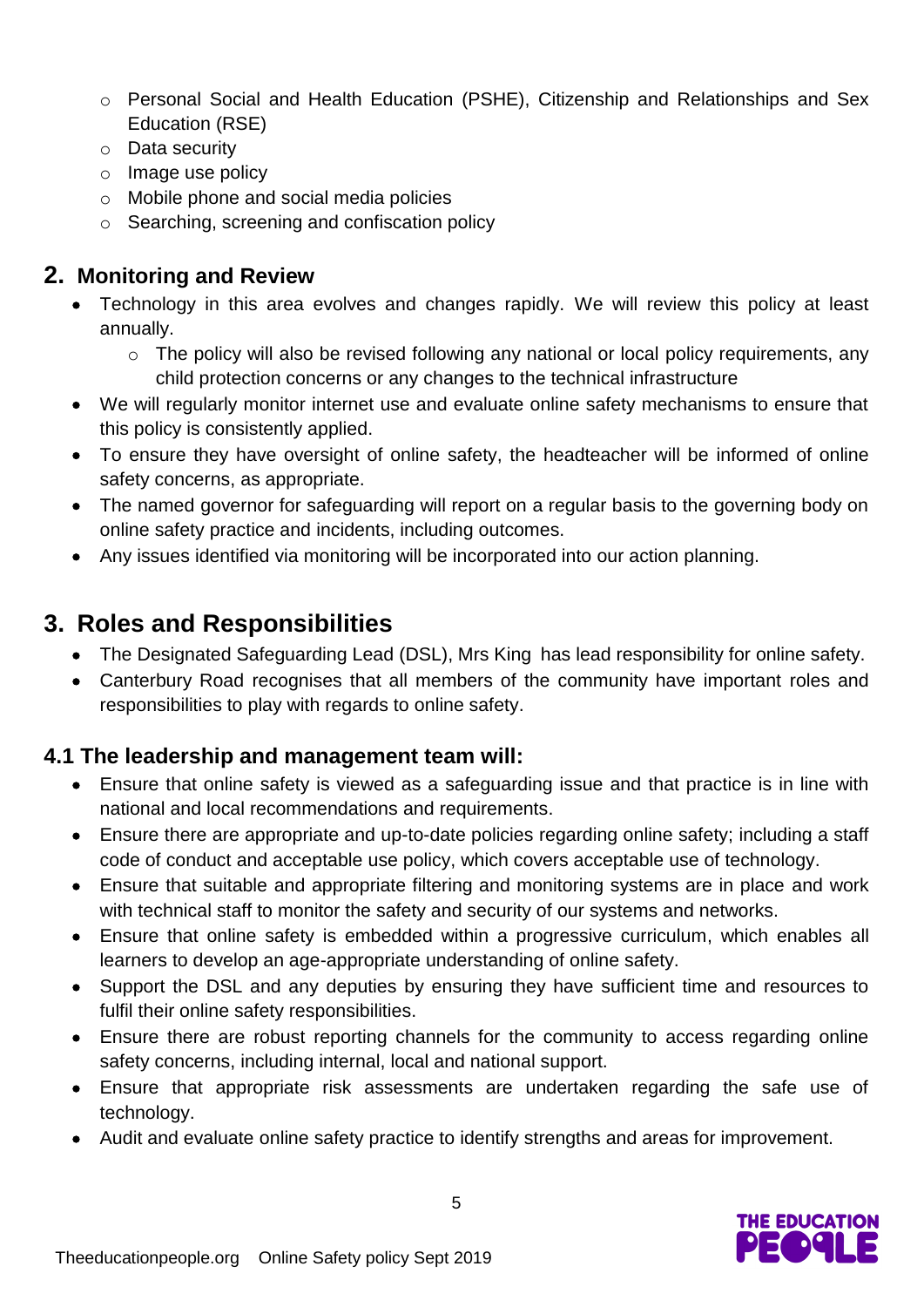#### **4.2 The Designated Safeguarding Lead (DSL) will:**

- Act as a named point of contact on all online safeguarding issues and liaise with other members of staff or other agencies, as appropriate.
- Work alongside deputy DSLs to ensure online safety is recognised as part of the settings safeguarding responsibilities and that a coordinated approach is implemented.
- Ensure all members of staff receive regular, up-to-date and appropriate online safety training.
- Access regular and appropriate training and support to ensure they understand the unique risks associated with online safety and have the relevant knowledge and up to date required to keep learners safe online.
- Access regular and appropriate training and support to ensure they recognise the additional risks that learners with SEN and disabilities (SEND) face online.
- Keep up-to-date with current research, legislation and trends regarding online safety and communicate this with the community, as appropriate.
- Work with staff to coordinate participation in local and national events to promote positive online behaviour, such as Safer Internet Day.
- Ensure that online safety is promoted to parents, carers and the wider community, through a variety of channels and approaches.
- Maintain records of online safety concerns, as well as actions taken, as part of the settings safeguarding recording mechanisms.
- Monitor online safety incidents to identify gaps and trends, and use this data to update the education response, policies and procedures.
- Report online safety concerns, as appropriate, to the Governing Body.
- Work with the leadership team to review and update online safety policies on a regular basis (at least annually) with stakeholder input.
- Meet regularly (at least 3 times a year) with the governor with a lead responsibility for safeguarding and online safety.

#### **4.3 It is the responsibility of all members of staff to:**

- Contribute to the development of online safety policies.
- Read and adhere to the online safety policy and acceptable use policies.
- Take responsibility for the security of setting systems and the data they use or have access to.
- Model good practice when using technology and maintain a professional level of conduct in their personal use of technology, both on and off site.
- Embed online safety education in curriculum delivery, wherever possible.
- Have an awareness of a range of online safety issues and how they may be experienced by the children in their care.
- Identify online safety concerns and take appropriate action by following the settings safeguarding policies and procedures.
- Know when and how to escalate online safety issues, including signposting to appropriate support, internally and externally.
- Take personal responsibility for professional development in this area.

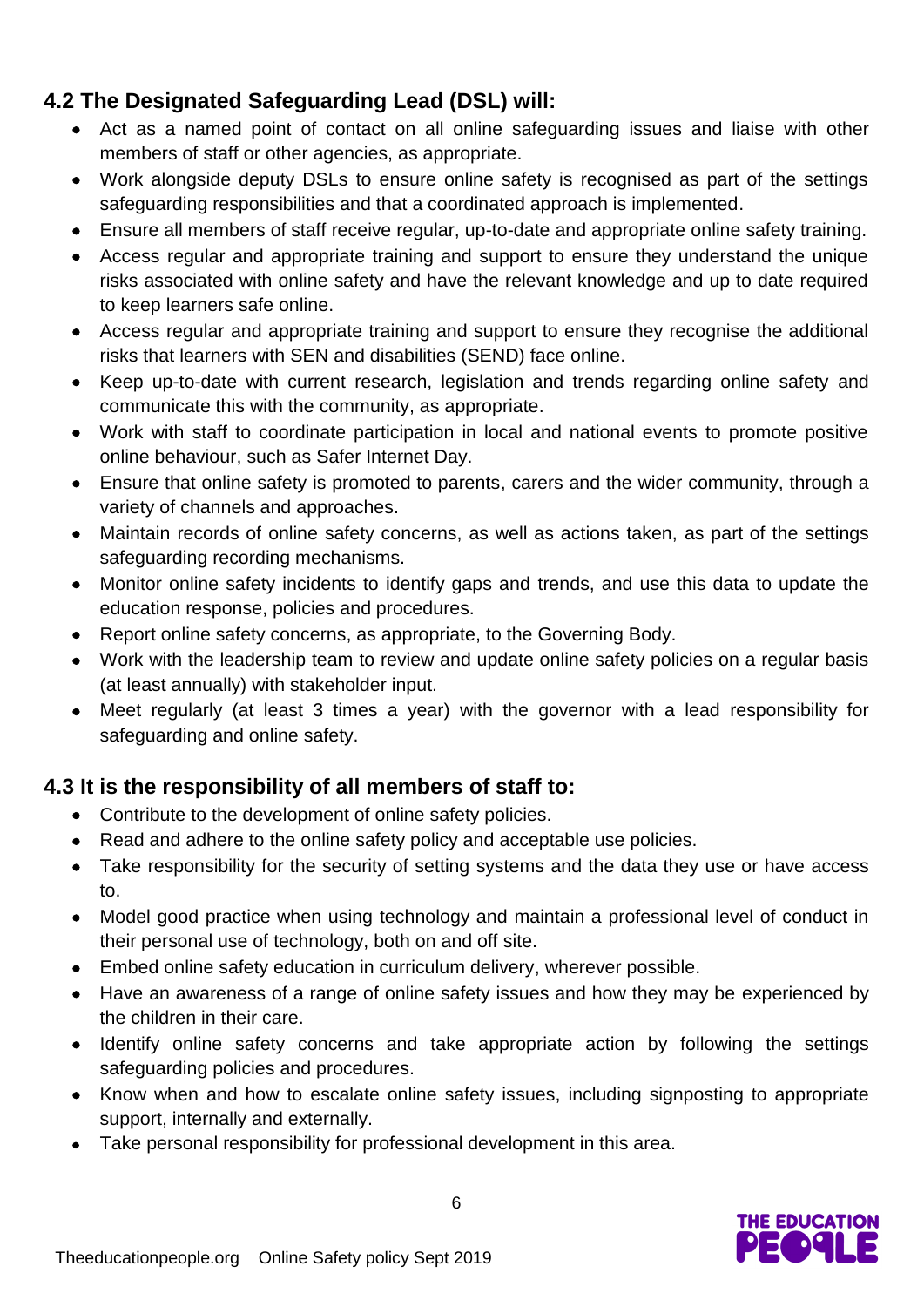#### **4.4 It is the responsibility of staff managing the technical environment to:**

- Provide technical support and perspective to the DSL and leadership team, especially in the development and implementation of appropriate online safety policies and procedures.
- Implement appropriate security measures as directed by the DSL and leadership *team (such as passwords or update systems and security)* to ensure that the settings IT infrastructure/ system is secure and not open to misuse or malicious attack, whilst allowing learning opportunities to be maximised.
- Ensure that our filtering policy is applied and updated on a regular basis; responsibility for its implementation is shared with the leadership team.
- Ensure that our monitoring systems are applied and updated on a regular basis; responsibility for its implementation is shared with the leadership team
- Ensure appropriate access and technical support is given to the DSL (and/or deputy) to our filtering and monitoring systems, to enable them to take appropriate safeguarding action if/when required.

#### **4.5 It is the responsibility of learners (at a level that is appropriate to their individual age and ability) to:**

- Engage in age appropriate online safety education opportunities.
- Contribute to the development of online safety policies.
- Read and adhere to the acceptable use policies.
- Respect the feelings and rights of others both on and offline.
- Take responsibility for keeping themselves and others safe online.
- Seek help from a trusted adult, if there is a concern online, and support others that may be experiencing online online safety issues.

#### **4.6 It is the responsibility of parents and carers to:**

- Read the acceptable use policies and encourage their children to adhere to them.
- Support our online safety approaches by discussing online safety issues with their children and reinforcing appropriate and safe online behaviours at home.
- Role model safe and appropriate use of technology and social media.
- Abide by the home-school agreement and acceptable use policies.
- Identify changes in behaviour that could indicate that their child is at risk of harm online.
- Seek help and support from the setting, or other appropriate agencies, if they or their child encounter risk or concerns online.
- Contribute to the development of the online safety policies.
- Use our systems, such as learning platforms, and other network resources, safely and appropriately.
- Take responsibility for their own awareness in relation to the risks and opportunities posed by new and emerging technologies.

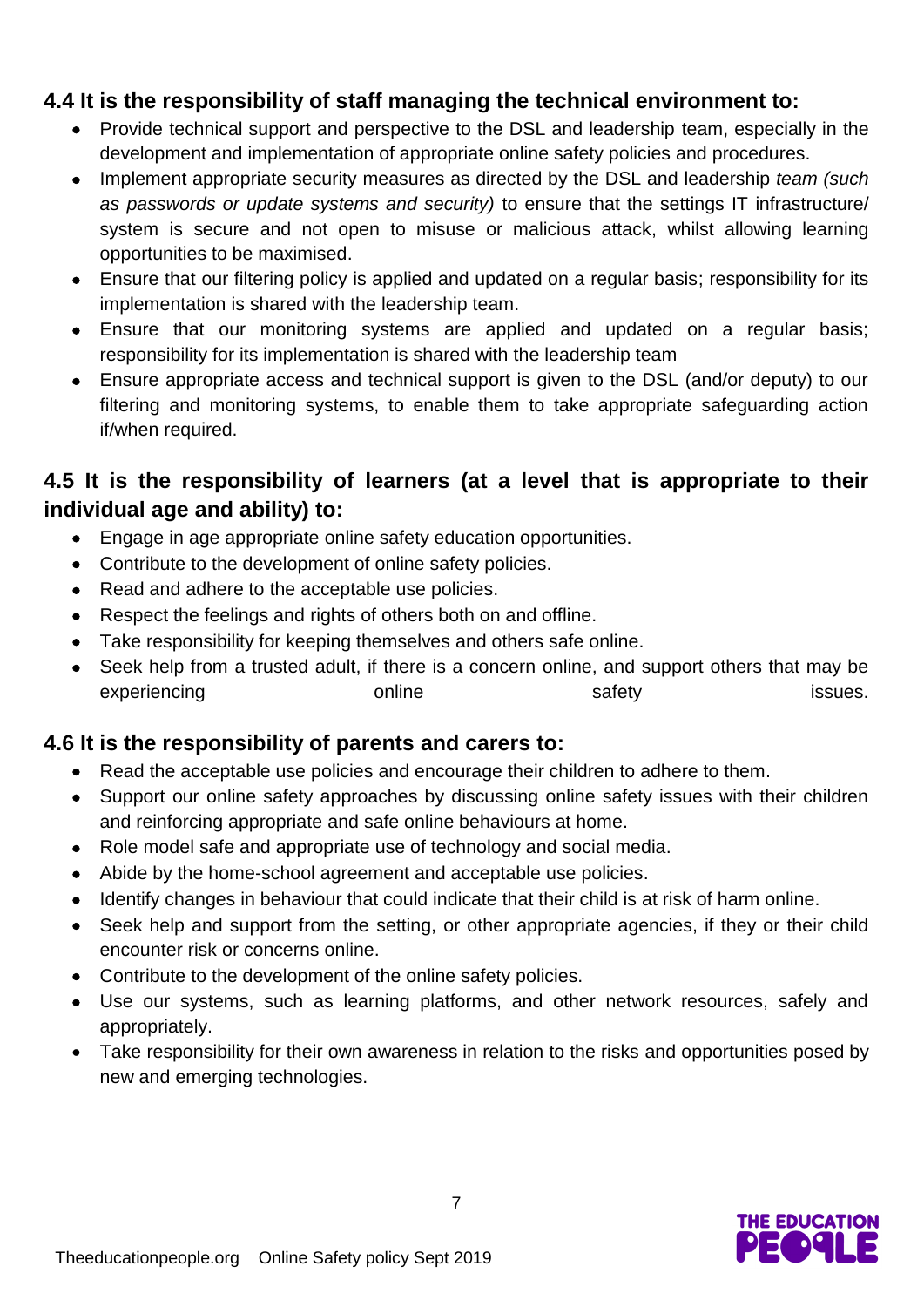#### **Education and Engagement Approaches**

#### **5.1 Education and engagement with learners**

- The setting will establish and embed a progressive online safety curriculum to raise awareness and promote safe and responsible internet use amongst learners by:
	- o Ensuring education regarding safe and responsible use precedes internet access.
	- o Including online safety in Personal, Social, Health and Economic (PSHE), Relationships and Sex Education (RSE), assemblies and computing programmes of study.
	- o Reinforcing online safety messages whenever technology or the internet is in use.
	- o Educating learners in the effective use of the internet to research; including the skills of knowledge location, retrieval and evaluation.
	- o Teaching learners to be critically aware of the materials they read and shown how to validate information before accepting its accuracy.
- The setting will support learners to read and understand the acceptable use policies in a way which suits their age and ability in ways such as:
	- o Displaying acceptable use posters in all rooms with internet access.
	- o Informing learners that network and internet use will be monitored for safety and security purposes and in accordance with legislation.
	- o Rewarding positive use of technology.
	- o Implementing appropriate peer education approaches.
	- o Providing online safety education and training as part of the transition programme across the key stages and when moving between establishments.
	- o Seeking learner voice when writing and developing online safety policies and practices, including curriculum development and implementation.
	- o Using support, such as external visitors, where appropriate, to complement and support our internal online safety education approaches.

#### **5.2 Vulnerable Learners**

- Canterbury Road recognises that some learners are more vulnerable online due to a range of factors. This may include, but is not limited to children in care, children with Special Educational Needs and Disabilities (SEND) or mental health needs, children with English as an additional language (EAL) and children experiencing trauma or loss.
- We will ensure that differentiated and ability appropriate online safety education, access and support is provided to vulnerable learners. For example, use specific e-safety materials, provide additional support to pupils and their parents as needed etc.
- When implementing an appropriate online safety policy and curriculum we will seek input from specialist staff as appropriate, including the SENCO.

#### **5.3 Training and engagement with staff**

We will:

• Provide and discuss the online safety policy and procedures with all members of staff as part of induction.

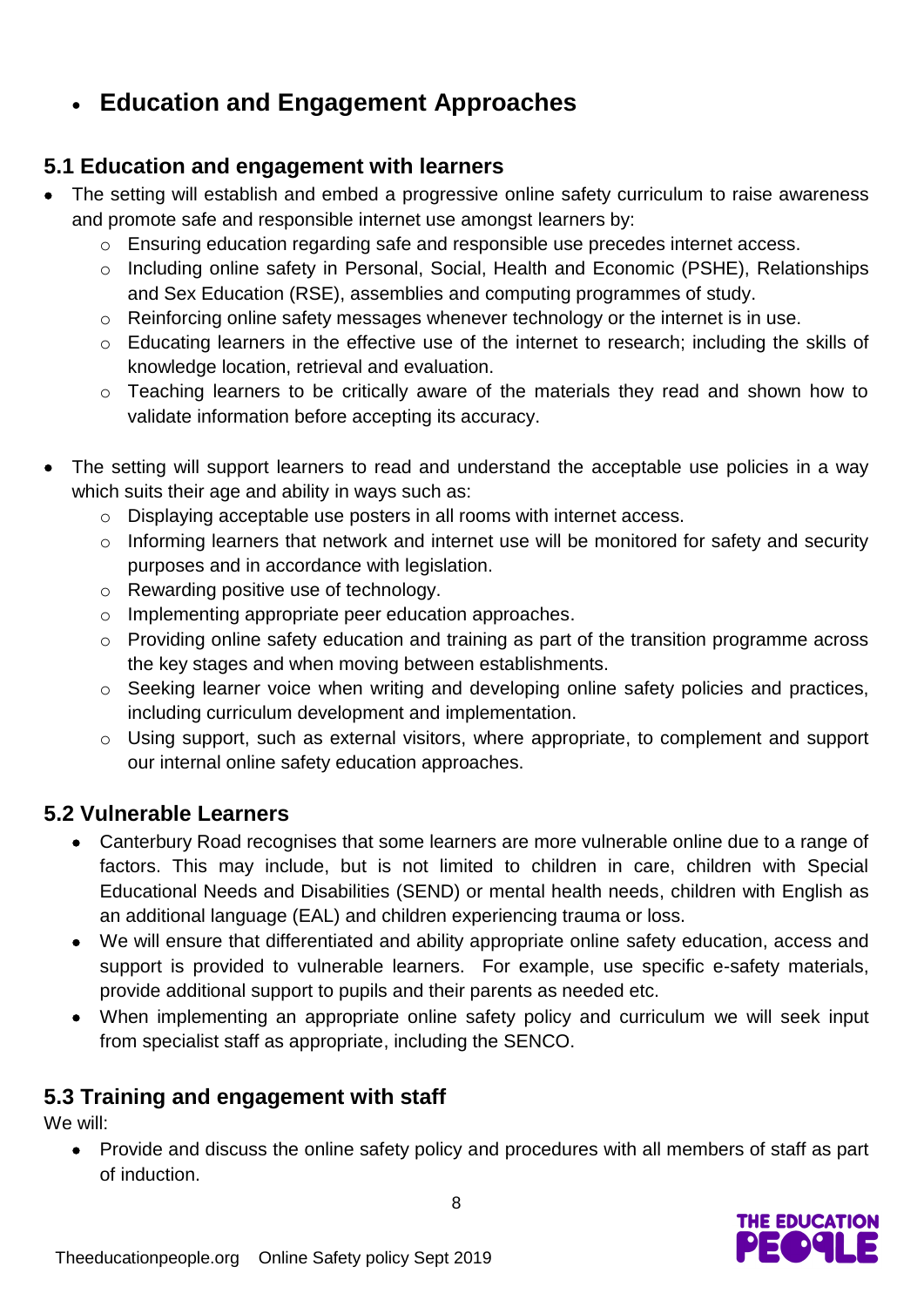- Provide up-to-date and appropriate online safety training for all staff on a regular basis, with at least annual updates in September. This will cover the potential risks posed to learners (Content, Contact and Conduct) as well as our professional practice expectations.
- Recognise the expertise staff build by undertaking safeguarding training and managing safeguarding concerns and provide opportunities for staff to contribute to and shape online safety policies and procedures.
- Make staff aware that our IT systems are monitored, and that activity can be traced to individual users; staff will be reminded to behave professionally and in accordance with our policies when accessing our systems and devices.
- Make staff aware that their online conduct outside of the setting, including personal use of social media, could have an impact on their professional role and reputation.
- Highlight useful educational resources and tools which staff should use, according to the age and ability of the learners.
- Ensure all members of staff are aware of the procedures to follow regarding online safety concerns affecting learners, colleagues or other members of the community.

#### **5.4 Awareness and engagement with parents and carers**

- Canterbury Road recognises that parents and carers have an essential role to play in enabling children and young people to become safe and responsible users of the internet and associated technologies.
- We will build a partnership approach to online safety with parents and carers by:
	- o Providing information and guidance on online safety in a variety of formats.
		- This will include offering specific online safety awareness training and highlighting online safety at other events such as parent evenings, transition events, fetes and sports days.
	- o Drawing their attention to the online safety policy and expectations in newsletters and on our website.
	- o Requesting that they read online safety information as part of joining our community, for example, within our home school agreement.
	- o Requiring them to read our acceptable use policies and discuss the implications with their children.

### **5. Reducing Online Risks**

- Canterbury Road recognises that the internet is a constantly changing environment with new apps, devices, websites and material emerging at a rapid pace.
- We will:
	- o Regularly review the methods used to identify, assess and minimise online risks.
	- o Examine emerging technologies for educational benefit and undertake appropriate risk assessments before use in the setting is permitted.
	- o Ensure that appropriate filtering and monitoring is in place and take all reasonable precautions to ensure that users can only access appropriate material.
	- o Due to the global and connected nature of the internet, it is not possible to guarantee that unsuitable material cannot be accessed via our computers or devices.

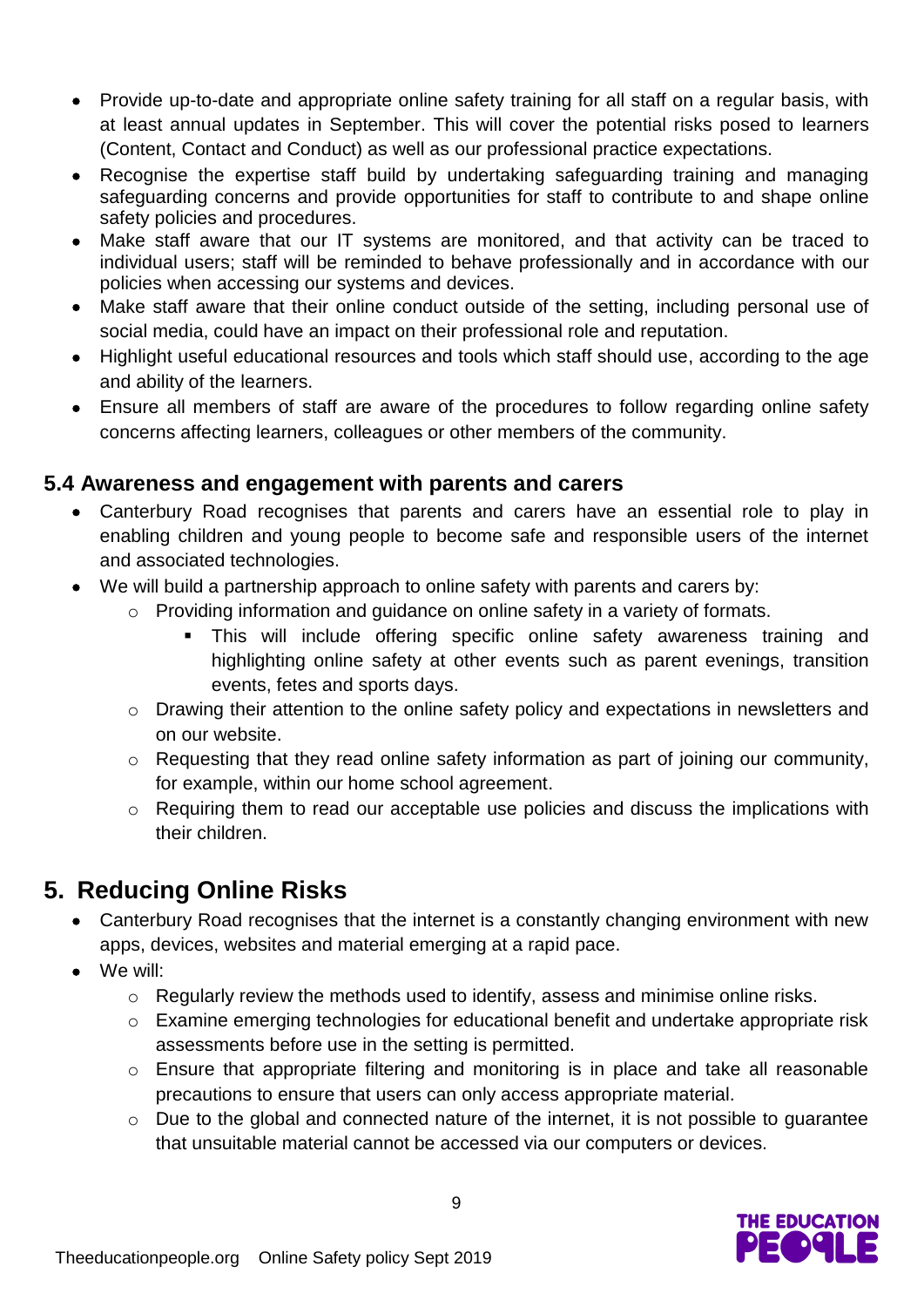All members of the community are made aware of our expectations regarding safe and appropriate behaviour online and the importance of not posting any content, comments, images or videos which could cause harm, distress or offence to members of the community. This is clearly outlined in our acceptable use policies and highlighted through a variety of education and training approaches.

#### **Safer Use of Technology**

#### **7.1 Classroom Use**

- Canterbury Road uses a wide range of technology. This includes access to:
	- o Computers, laptops, iPads and other digital devices
	- o Internet which may include search engines and educational websites
	- o Learning platform/intranet
	- o Email
	- o Games consoles and other games-based technologies
	- o Digital cameras, web cams and video cameras
- All setting owned devices will be used in accordance with our acceptable use policies and with appropriate safety and security measures in place (see AUP policy)
- Members of staff will always evaluate websites, tools and apps fully before use in the classroom or recommending for use at home.
	- o The setting will use age appropriate search tools following an informed risk assessment, to identify which tool best suits the needs of our community e.g. SWGfL Squiggle, Dorling Kindersley find out, Google Safe Search or CBBC safe search.
- We will ensure that the use of internet-derived materials, by staff and learners complies with copyright law and acknowledge the source of information.
- Supervision of learners will be appropriate to their age and ability.)
	- o **Early Years Foundation Stage and Key Stage 1**
		- Access to the internet will be by adult demonstration, with occasional directly supervised access to specific and approved online materials, which support the learning outcomes planned for the learners' age and ability.
	- o **Key Stage 2** 
		- **EXECT** Learners will use age-appropriate search engines and online tools.
		- **EXECT** Learners will be directed by the teacher to online materials and resources which support the learning outcomes planned for the learners' age and ability.

#### **7.2 Managing Internet Access**

- We will maintain a written record of users who are granted access to our devices and systems.
- All staff, learners and visitors will read and sign an acceptable use policy before being given access to our computer system, IT resources or internet.

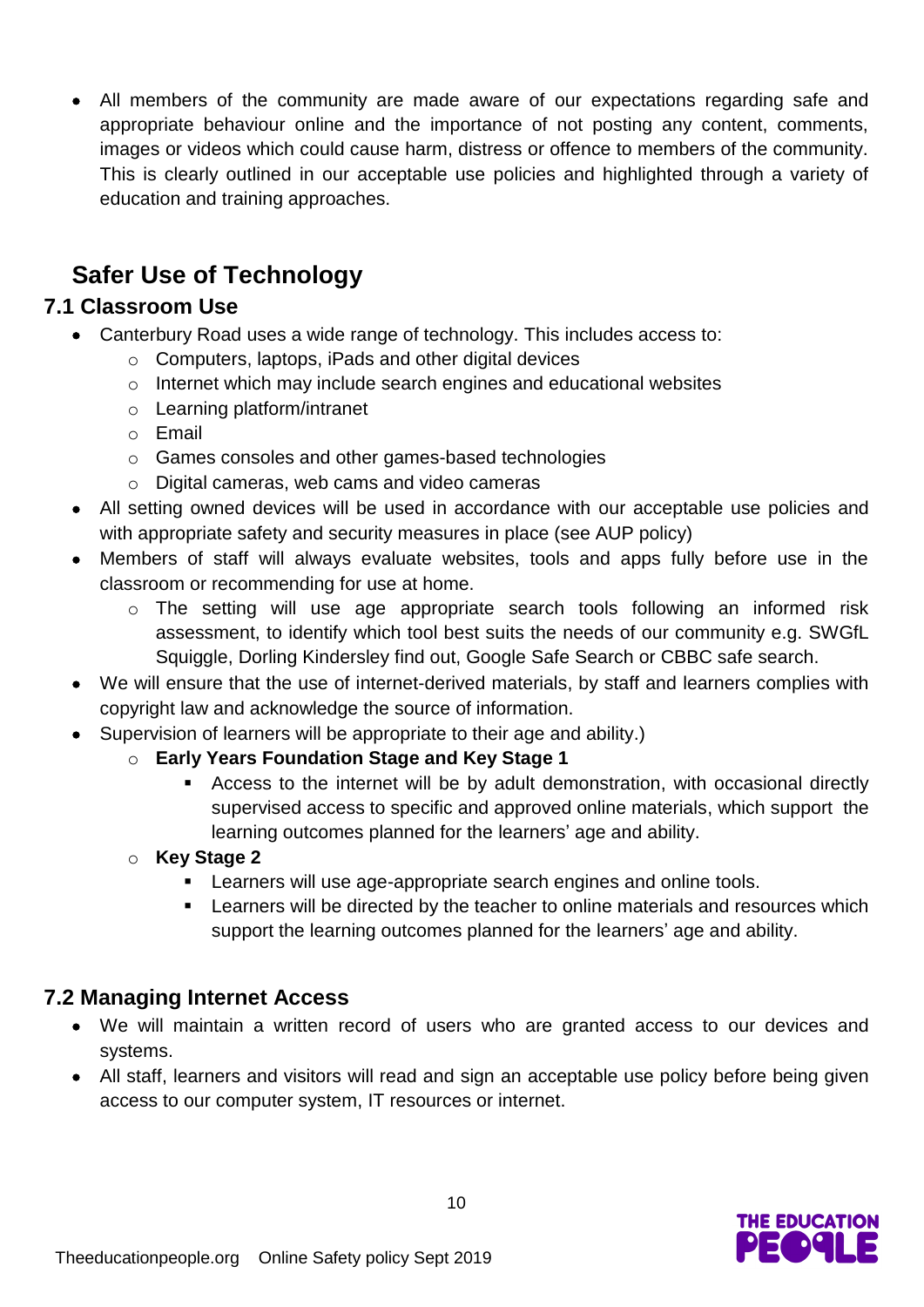#### **7.3 Filtering and Monitoring**

Canterbury Road uses KCC EIS to provide filtering and monitoring on all school devices and internet use at network level. Whilst no system is 100% effective, it should ensure that access to illegal content is blocked and that EIS is an IWF members and block access to illegal Child Abuse Images and Content (CAIC) and integrate the 'the police assessed list of unlawful terrorist content, produced on behalf of the Home Office'. The system (Lightspeed) blocks inappropriate content such as pornography, self harm or extremist sites. Filters can be requested to be amended by the headteacher via EIS. This includes adding sites that have been blocked but are useful or blocking sites or searches using key words. Social media sites are blocked.

Staff and child use can be monitored for concerns since they must log into laptops and PCs with a user name and password. iPads do not have this facility therefore their use must be closely monitored by an adult. Children must not use iPads, laptops, or PCs without express permission or with adult supervision. Children are taught the rules of internet use and how to deal with any concerns they may have. Posters regarding this are displayed in all classrooms and the IT room.

The headteacher has consulted [https://www.saferinternet.org.uk/advice-centre/teachers-and](https://www.saferinternet.org.uk/advice-centre/teachers-and-school-staff/appropriate-filtering-and-monitoring)[school-staff/appropriate-filtering-and-monitoring](https://www.saferinternet.org.uk/advice-centre/teachers-and-school-staff/appropriate-filtering-and-monitoring) for further information*.* 

#### **7.3.1 Decision Making**

- Canterbury Road governors and headteacher have ensured that our setting has age and ability appropriate filtering and monitoring in place, to limit learner's exposure to online risks.
- The governors and leaders are aware of the need to prevent "over blocking", as that may unreasonably restrict what can be taught, with regards to online activities and safeguarding.
- Our decision regarding filtering and monitoring has been informed by a risk assessment, considering our specific needs and circumstances.
- Changes to the filtering and monitoring approach will be risk assessed by staff with educational and technical experience and, where appropriate, with consent from the leadership team; all changes to the filtering policy are logged and recorded.
- The leadership team will ensure that regular checks are made to ensure that the filtering and monitoring methods are effective and appropriate.
- All members of staff are aware that they cannot rely on filtering and monitoring alone to safeguard learners; effective classroom management and regular education about safe and responsible use is essential.

#### **7.3.2 Filtering**

- Education broadband connectivity is provided through EIS.
- We use Lightspeed which blocks sites which can be categorised as: pornography, racial hatred, extremism, gaming and sites of an illegal nature.
- The filtering system blocks all sites on the [Internet Watch Foundation](https://www.iwf.org.uk/) (IWF) list.
- We work with EIS to ensure that our filtering policy is continually reviewed.
- If learners discover unsuitable sites, they will be required to:
	- o Turn off the screen, use Hector or close the lid and report the concern immediately to a member of staff.

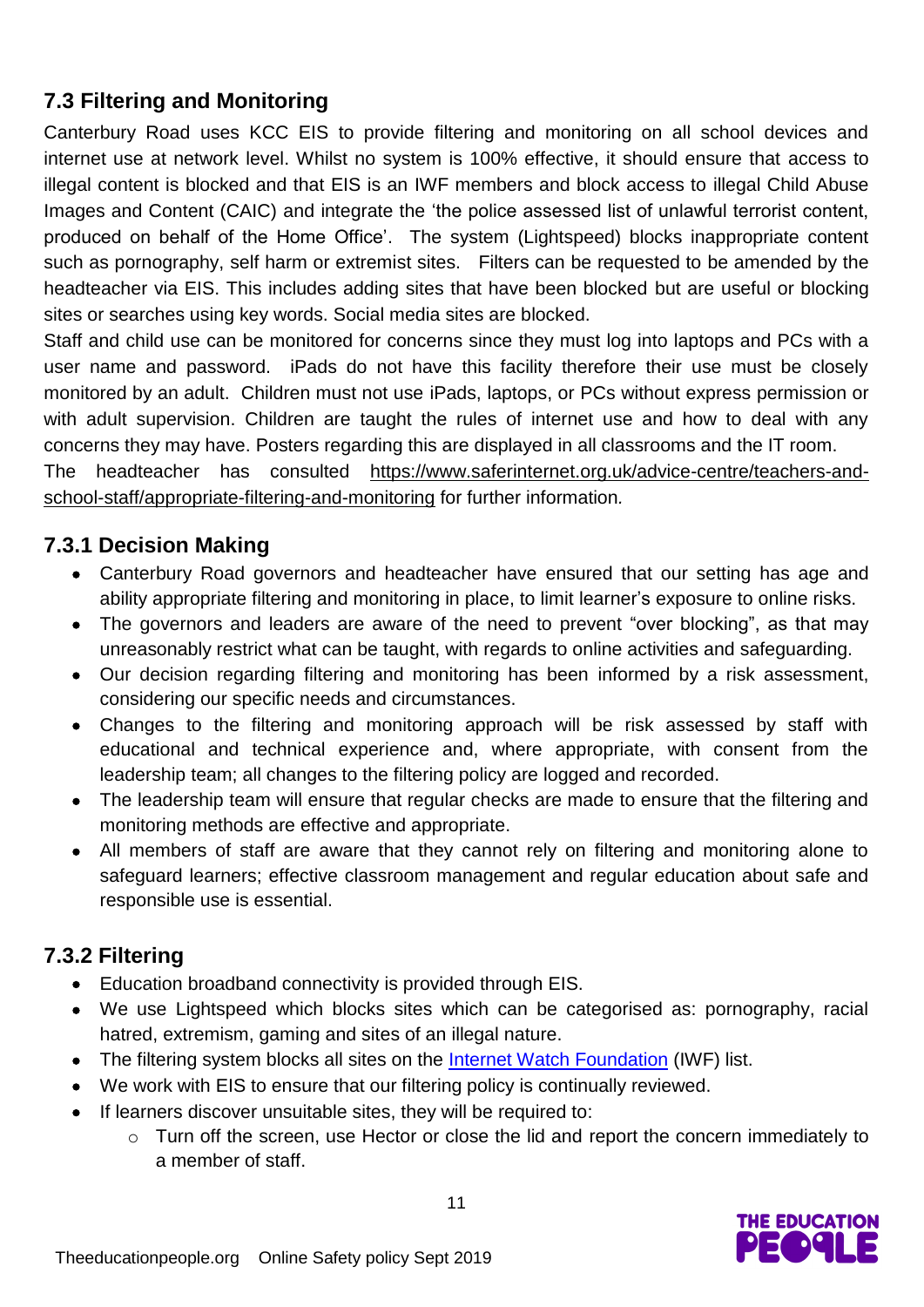- o The member of staff will report the concern (including the URL of the site if possible) to the DSL.
- o The breach will be recorded and escalated as appropriate.
- o Parents/carers will be informed of filtering breaches involving their child.
- Any material believed to be illegal will be reported immediately to the appropriate agencies, such as the IWF, Kent Police or CEOP.

#### **7.3.4 Monitoring**

- We will appropriately monitor internet use on all setting owned or provided internet enabled devices. This is achieved by pupils being supervised by staff whilst on the internet. Staff and children have password protected log ins and the headteacher is able to request information about any individual's internet use via EIS.
- If a concern is identified via monitoring approaches the DSL/headteacher will refer to safeguarding policies and follow these. The police, CEOP, specialist children's services or other services may need to be informed. Parents will be informed and action taken to protect and educate the child further on how to keep safe.
- All users will be informed that use of our systems can be monitored and that all monitoring will be in line with data protection, human rights and privacy legislation.

#### **7.4 Managing Personal Data Online**

- Personal data will be recorded, processed, transferred and made available online in accordance with General Data Protection Regulations and Data Protection legislation.
	- o Full information can be found in our GDPR statement.

#### **7.5 Security and Management of Information Systems**

- We take appropriate steps to ensure the security of our information systems, including: EIS back up and
	- o Virus protection being updated regularly.
	- o Encryption for personal data sent over the Internet or taken off site (such as via portable media storage) or access via appropriate secure remote access systems.
	- o Not using portable media without specific permission; portable media will be checked by an anti-virus /malware scan before use.
	- o Not downloading unapproved software to work devices or opening unfamiliar email attachments.
	- o Regularly checking files held on our network,
	- o The appropriate use of user logins and passwords to access our network.
		- Specific user logins and passwords will be enforced for all but the youngest users.
	- o All users are expected to log off or lock their screens/devices if systems are unattended.
	- o Further information about technical environment safety and security can be found in the AUP policy.

#### **7.5.1 Password policy**

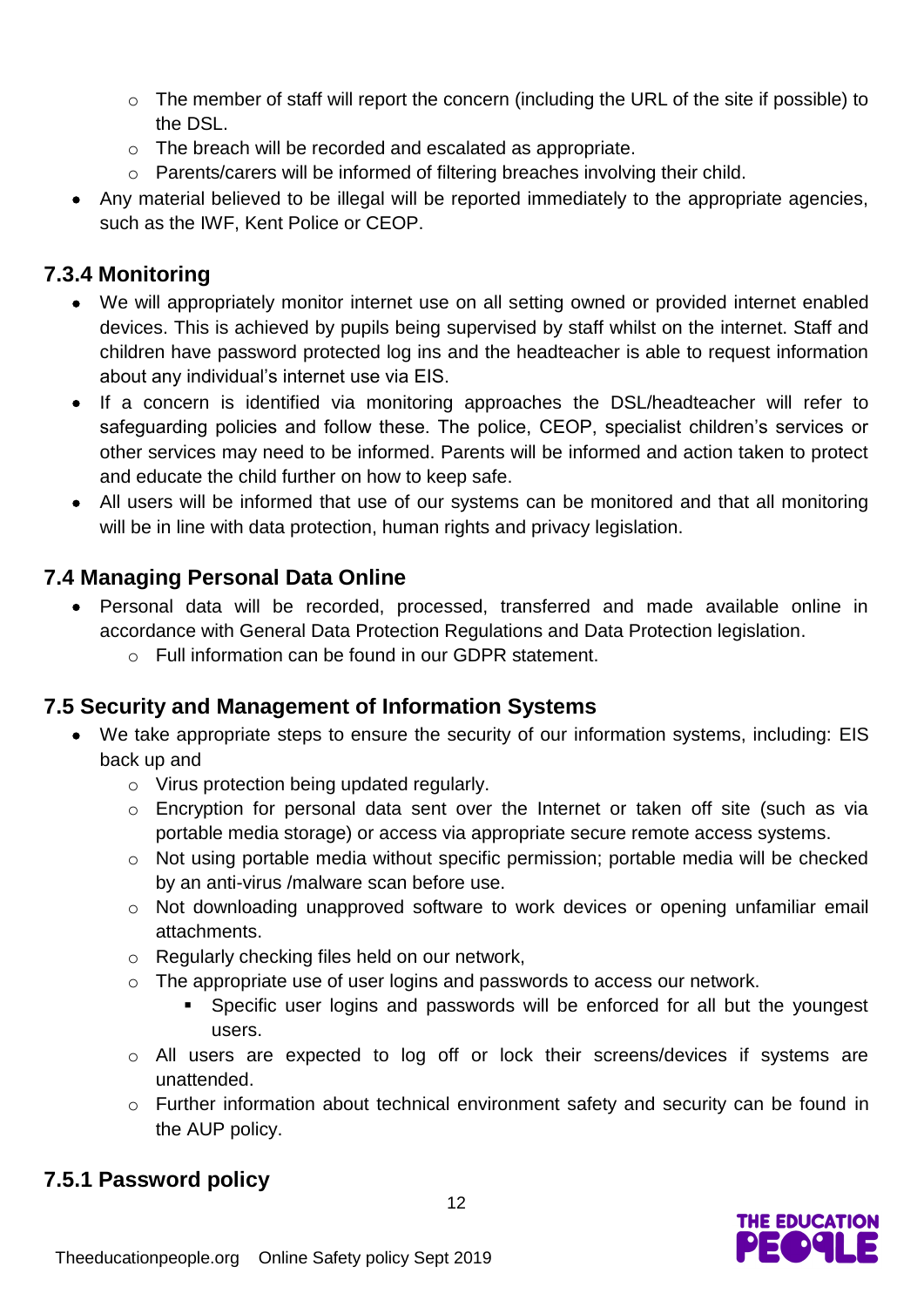- All members of staff will have their own unique username and private passwords to access our systems; members of staff are responsible for keeping their password private.
- From year R all learners are provided with their own unique username and private passwords to access our systems; learners are responsible for keeping their password private.
- We require all users to:
	- o Use strong passwords for access into our system.
	- o Always keep their password private; users must not share it with others or leave it where others can find it.
	- o Not to login as another user at any time (in exceptional circumstances, permission may be sought from the headteacher).

#### **7.6 Managing the Safety of our Website**

- We will ensure that information posted on our website meets the requirements as identified by the Department for Education (DfE).
- We will ensure that our website complies with guidelines for publications including: accessibility; data protection; respect for intellectual property rights; privacy policies and copyright.
- Staff or learner's personal information will not be published on our website; the contact details on the website will be our setting address, email and telephone number.
- The administrator account for our website will be secured with an appropriately strong password.
- We will post appropriate information about safeguarding, including online safety, on our website for members of the community.

#### **7.7 Publishing Images and Videos Online**

 We will ensure that all images and videos shared online are used in accordance with the associated polices, including (but not limited to) the: cameras and image use, data security, acceptable use policies, codes of conduct/behaviour, social media and use of personal devices and mobile phones.

#### **7.8 Managing Email**

- Access to our email systems will always take place in accordance with data protection legislation and in line with other policies, including confidentiality, acceptable use policies and the code of conduct/behaviour policy.
	- o The forwarding of any chain messages/emails is not permitted.
	- o Spam or junk mail will be blocked and reported to the email provider.
	- o Any electronic communication which contains sensitive or personal information will only be sent using secure and encrypted email.
	- o Setting email addresses and other official contact details will not be used for setting up personal social media accounts.
- Members of the community will immediately tell Mrs King if they receive offensive communication, and this will be recorded in our safeguarding files/records.

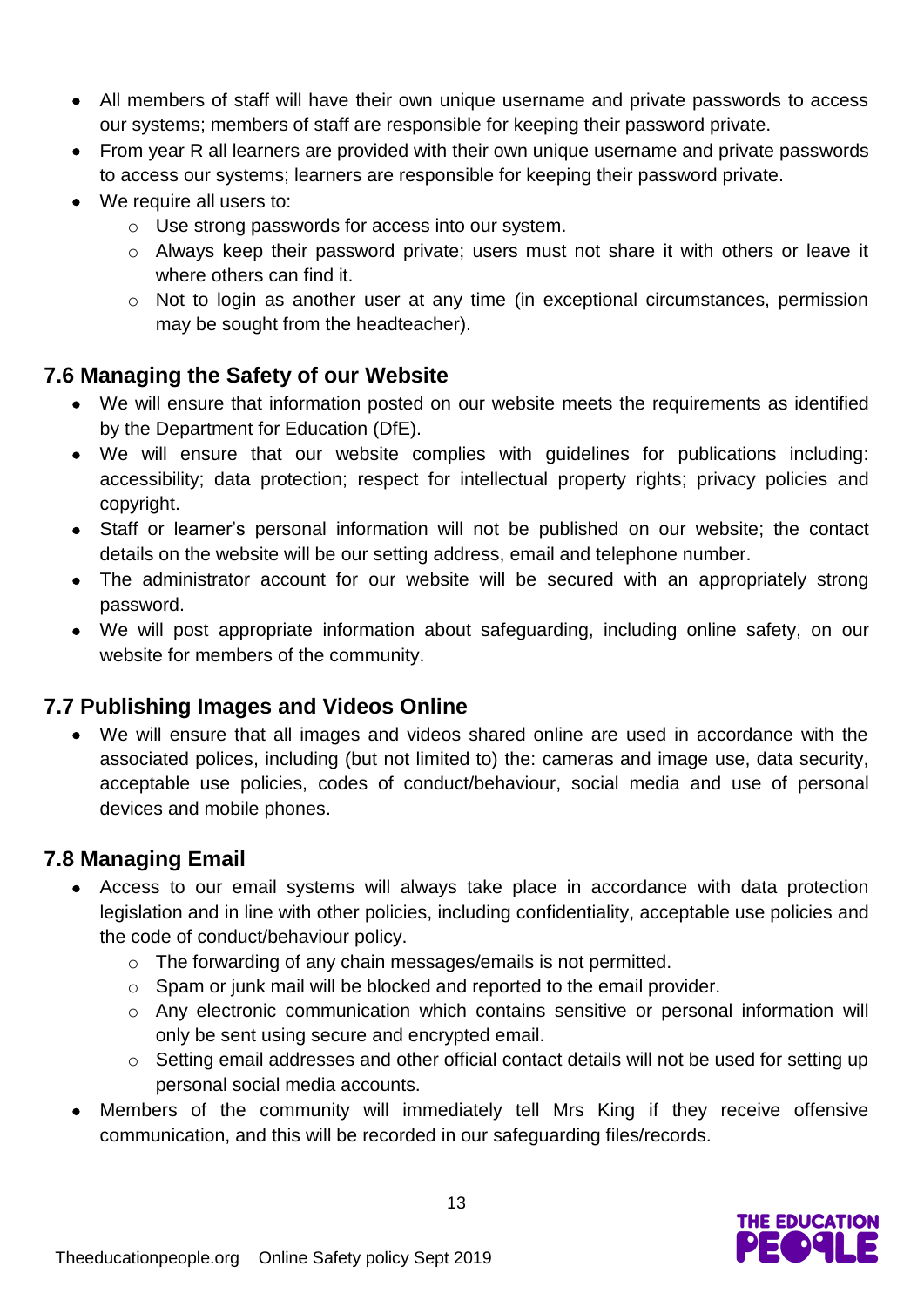- Excessive social email use can interfere with teaching and learning and will be restricted; access to external personal email accounts may be blocked on site
- CPOMs, an online recording system is used for reporting and recording safeguarding, wellbeing and pastoral issues. This inbox will be managed by the DSLs and all staff will have access to the system but not to confidential safeguarding information.

#### **7.8.1 Staff email**

- The use of personal email addresses by staff for any official setting business is not permitted.
- All members of staff are provided with an email address to use for all official communication.
- Members of staff are encouraged to have an appropriate work life balance when responding to email, especially if communication is taking place between staff and parents.
- Staff should only contact pupils via email with the *express prior* permission of the headteacher.

#### **7.8.2 Learner email**

- Learners will use provided email accounts for educational purposes.
- Learners will sign an acceptable use policy and will receive education regarding safe and appropriate email etiquette before access is permitted.
- Whole-class or group email addresses may be used for communication outside of the setting.

#### **7.9 Educational use of Videoconferencing and/or Webcams**

- Canterbury Road recognises that videoconferencing and/or use of webcams can be a challenging activity but brings a wide range of learning benefits.
- Express permission must be given by the headteacher before the use of videoconferencing or webcams.
	- o All videoconferencing and/or webcam equipment will be switched off when not in use and will not be set to auto-answer.
	- o Video conferencing equipment connected to the educational broadband network will use the national E.164 numbering system and display their H.323 ID name; external IP addresses will not be made available to other sites.
	- o Videoconferencing contact details will not be posted publically.
	- o Videoconferencing equipment will not be taken off the premises without prior permission from the DSL.
	- o Staff will ensure that external videoconferencing opportunities and/or tools are suitably risk assessed and will ensure that accounts and systems used to access these events are safe and secure.
	- o Video conferencing equipment and webcams will be kept securely and, if necessary, locked away or disabled when not in use.

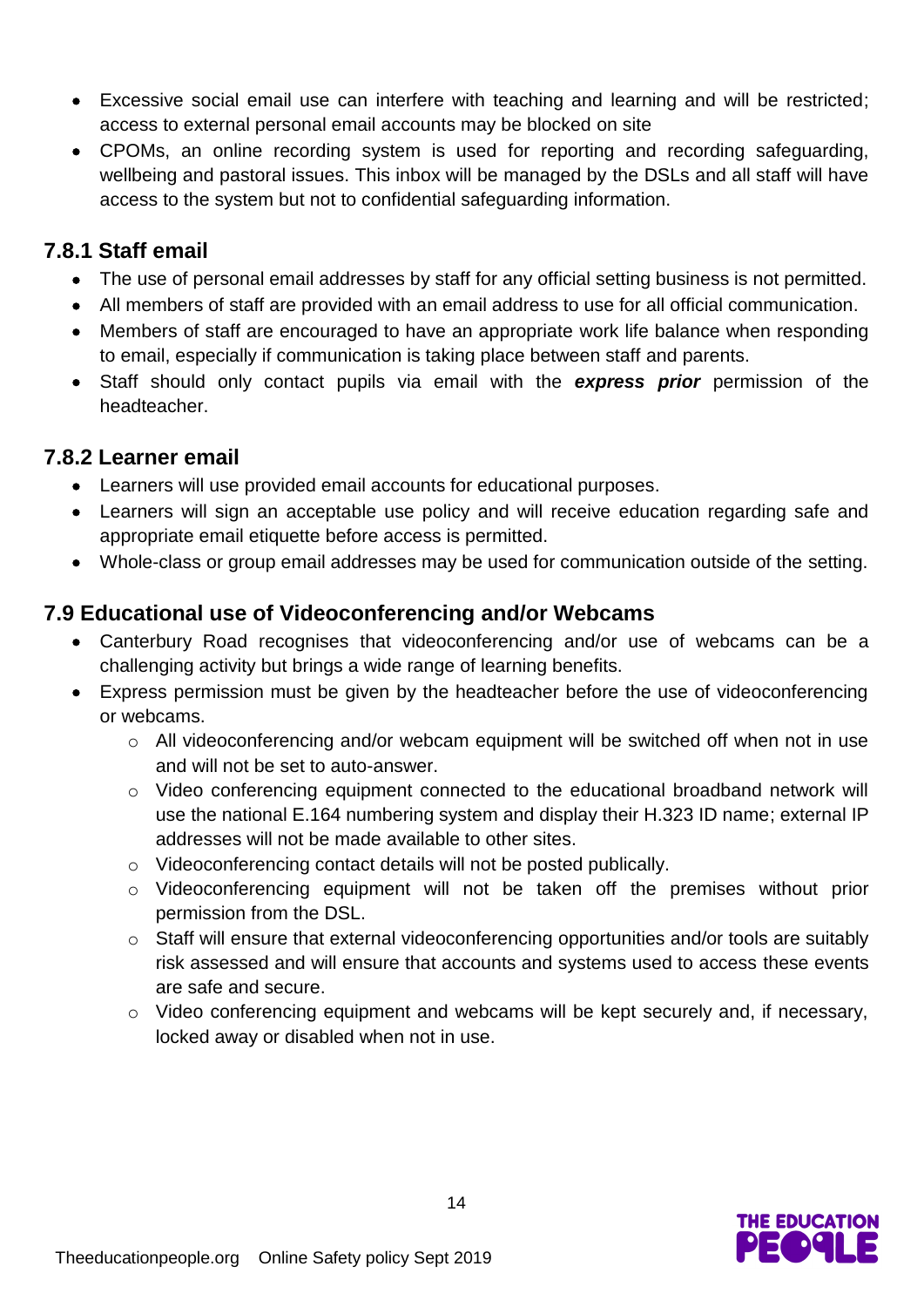#### **7.9.1 Users**

- Parents/carers consent will be obtained prior to learners taking part in videoconferencing activities.
- Learners will ask permission from a member of staff before making or answering a videoconference call or message.
- Videoconferencing will always be supervised appropriately, according to the learners' age and ability.
- Video conferencing will take place via official and approved communication channels following a robust risk assessment.
- Only key administrators will be given access to videoconferencing administration areas or remote-control pages.
- The unique log on and password details for the videoconferencing services will only be issued to members of staff and should be kept securely, to prevent unauthorised access.

#### **7.9.2 Content**

- When recording a videoconference lesson, it should be made clear to all parties at the start of the conference and written permission will be obtained from all participants; the reason for the recording must be given and recorded material will be stored securely.
- If third party materials are included, we will check that recording is permitted to avoid infringing the third-party intellectual property rights.
- We will establish dialogue with other conference participants before taking part in a videoconference; if it is a non-educational site, staff will check that the material they are delivering is appropriate for the learners.

#### **7.11 Management of Applications (apps) used to Record Children's Progress**

We use Tapestry to track learners' progress and share appropriate information with parents and carers.

- The headteacher is ultimately responsible for the security of any data or images held of children. As such, they will ensure that the use of tracking systems is appropriately risk assessed prior to use, and that they are used in accordance with data protection legislation, including the General Data Protection Regulations (GDPR) and Data Protection legislation.
- To safeguard learner's data:
	- o Only learner issued devices will be used for apps that record and store learners' personal details, attainment or photographs.
	- o Personal staff mobile phones or devices will not be used to access or upload content to any apps which record and store learners' personal details, attainment or images. (The exception to this is that DSLs have the CPOMs app on their mobile phones and this is used with a confidential password.)
	- o Devices will be appropriately encrypted if taken off site, to reduce the risk of a data security breach, in the event of loss or theft.
	- o All users will be advised regarding safety measures, such as using strong passwords and logging out of systems.

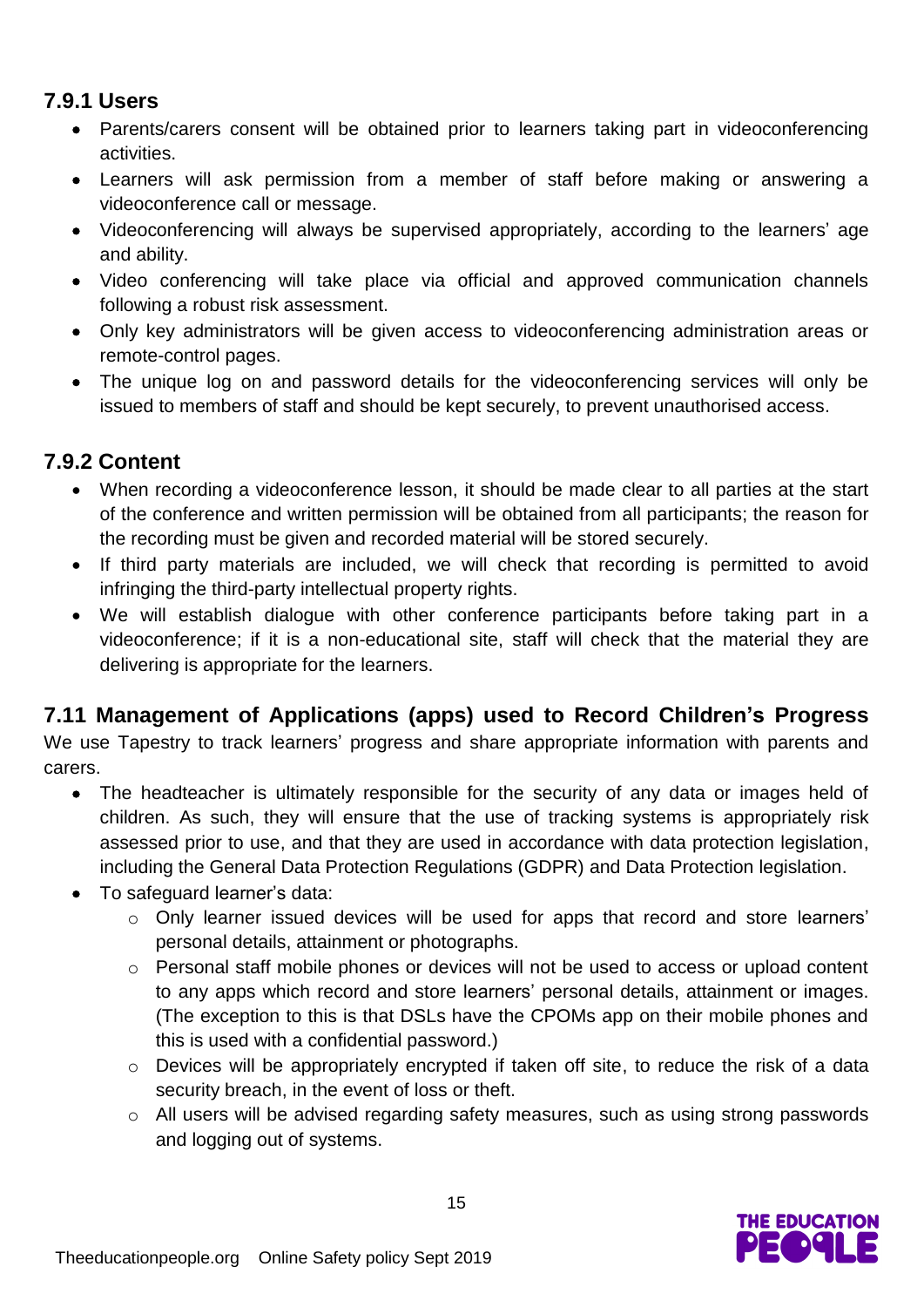o Parents and carers will be informed of the expectations regarding safe and appropriate use, prior to being given access; for example, not sharing passwords or images. Parents agree to safe use in writing.

#### **8. Social Media**

#### **8.1 Expectations**

- The expectations' regarding safe and responsible use of social media applies to all members of Canterbury Road's community.
- The term social media may include (but is not limited to): blogs; wikis; social networking sites; forums; bulletin boards; online gaming; apps; video/photo sharing sites; chatrooms and instant messenger.
- All members of Canterbury Road community are expected to engage in social media in a positive, safe and responsible manner.
	- o All members of Canterbury Road community are advised not to publish specific and detailed private thoughts, concerns, pictures or messages on any social media services, especially content that may be considered threatening, hurtful or defamatory to others.
- We will control learner and staff access to social media whilst using setting provided devices and systems on site and the network blocks access to these sites.
	- o Staff use of social media during setting hours for personal use is permitted in the staff room in break times only.
	- o Inappropriate or excessive use of social media during setting hours or whilst using setting devices may result in disciplinary or legal action and/or removal of internet facilities.
- Concerns regarding the online conduct of any member of Canterbury Road's community on social media should be reported to the DSL and will be managed in accordance with our antibullying, allegations against staff, behaviour and child protection policies.

#### **8.2 Staff Personal Use of Social Media**

- The safe and responsible use of social networking, social media and personal publishing sites will be discussed with all members of staff as part of staff induction and will be revisited and communicated via regular staff training opportunities.
- Safe and professional behaviour will be outlined for all members of staff (including volunteers) as part of our code of conduct and acceptable use policy.

#### Reputation

- All members of staff are advised that their online conduct on social media can have an impact on their role and reputation within the setting.
	- o Civil, legal or disciplinary action may be taken if staff are found to bring the profession or institution into disrepute, or if something is felt to have undermined confidence in their professional abilities.

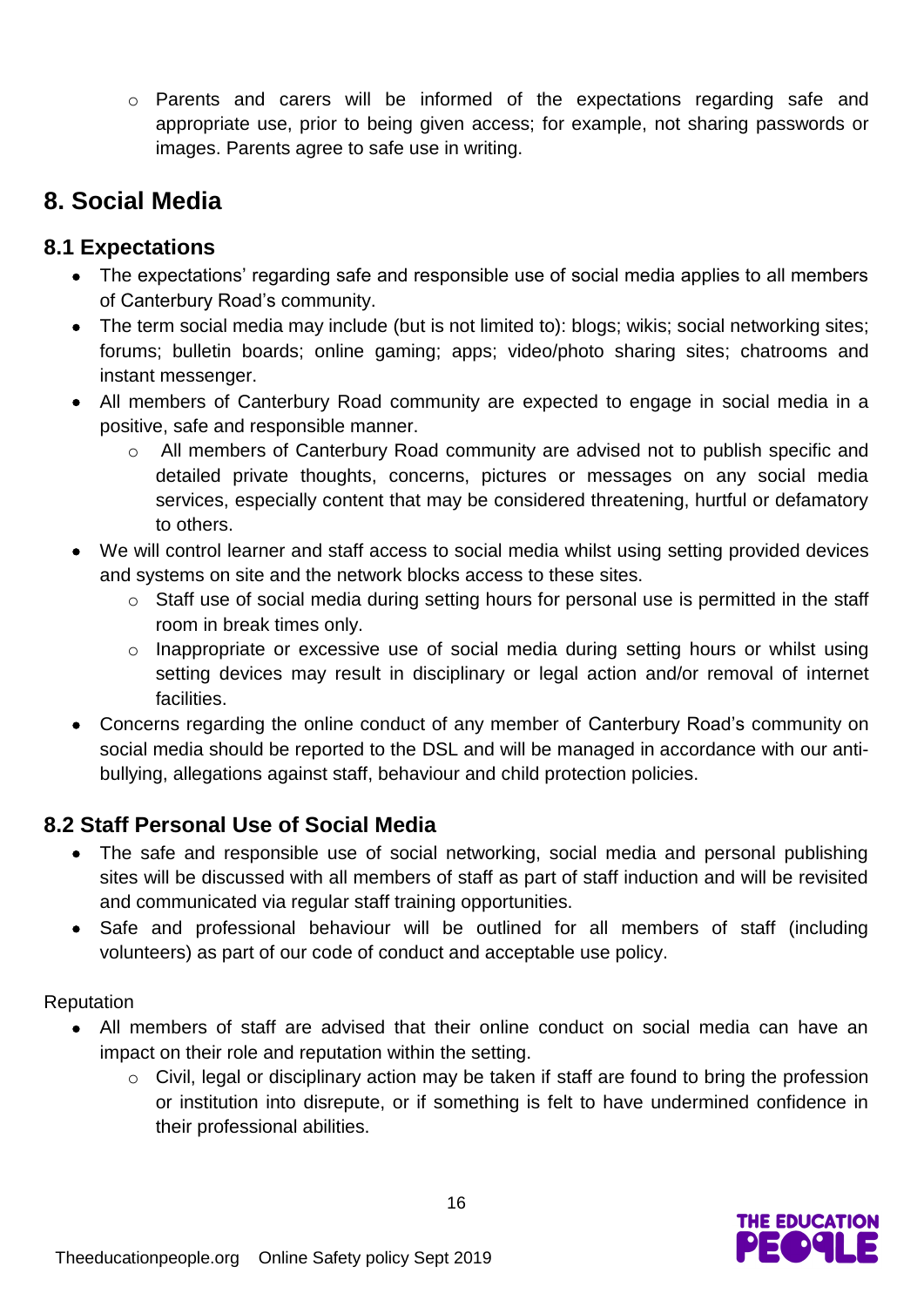- All members of staff are advised to safeguard themselves and their privacy when using social media sites. Advice will be provided to staff via staff training and by sharing appropriate guidance and resources on a regular basis. This will include (but is not limited to):
	- o Setting the privacy levels of their personal sites.
	- o Being aware of location sharing services.
	- o Opting out of public listings on social networking sites.
	- o Logging out of accounts after use and closing programs after use
	- o Keeping passwords safe and confidential.
	- o Ensuring staff do not represent their personal views as that of the setting.
- Members of staff are encouraged not to identify themselves as employees of Canterbury Road on their personal social networking accounts; this is to prevent information on these sites from being linked with the setting, and to safeguard the privacy of staff members.
- All members of staff are encouraged to carefully consider the information, including text and images, they share and post online and to ensure that their social media use is compatible with their professional role and is in accordance our policies and the wider professional and legal framework.
- Information and content that staff members have access to as part of their employment, including photos and personal information about learners and their family members or colleagues will not be shared or discussed on social media sites.
- Members of staff will notify the Leadership Team immediately if they consider that any content shared on social media sites conflicts with their role.

#### **Communicating with learners and parents and carers**

- All members of staff should not communicate with or add as 'friends' any current learners or their family members via any personal social media sites, applications or profiles.
- All members of staff are advised that they should not communicate with or add as 'friends' any past learners or their family members via any personal social media sites, applications or profiles.
	- o Any pre-existing relationships or exceptions that may compromise this must be discussed with the DSL, Mrs King.
	- o If ongoing contact with learners is required once they have left the setting, members of staff will be expected to use existing school email accounts. The headteacher's permission for ongoing contact must be sought.
- Staff will not use personal social media accounts to contact learners or parents, nor should any contact be accepted, except in exceptional circumstance whereby prior approval has been given by the headteacher.
- Any communication from learners and parents received on personal social media accounts will be reported to the DSL and must not be replied to.
- Staff who have a family link to current or past students may have contact with them this should be discussed with the headteacher before contact is sought/set up.

#### **8.3 Learners Personal Use of Social Media**

 Safe and appropriate use of social media will be taught to learners as part of an embedded and progressive education approach, via age appropriate sites and resources.

17

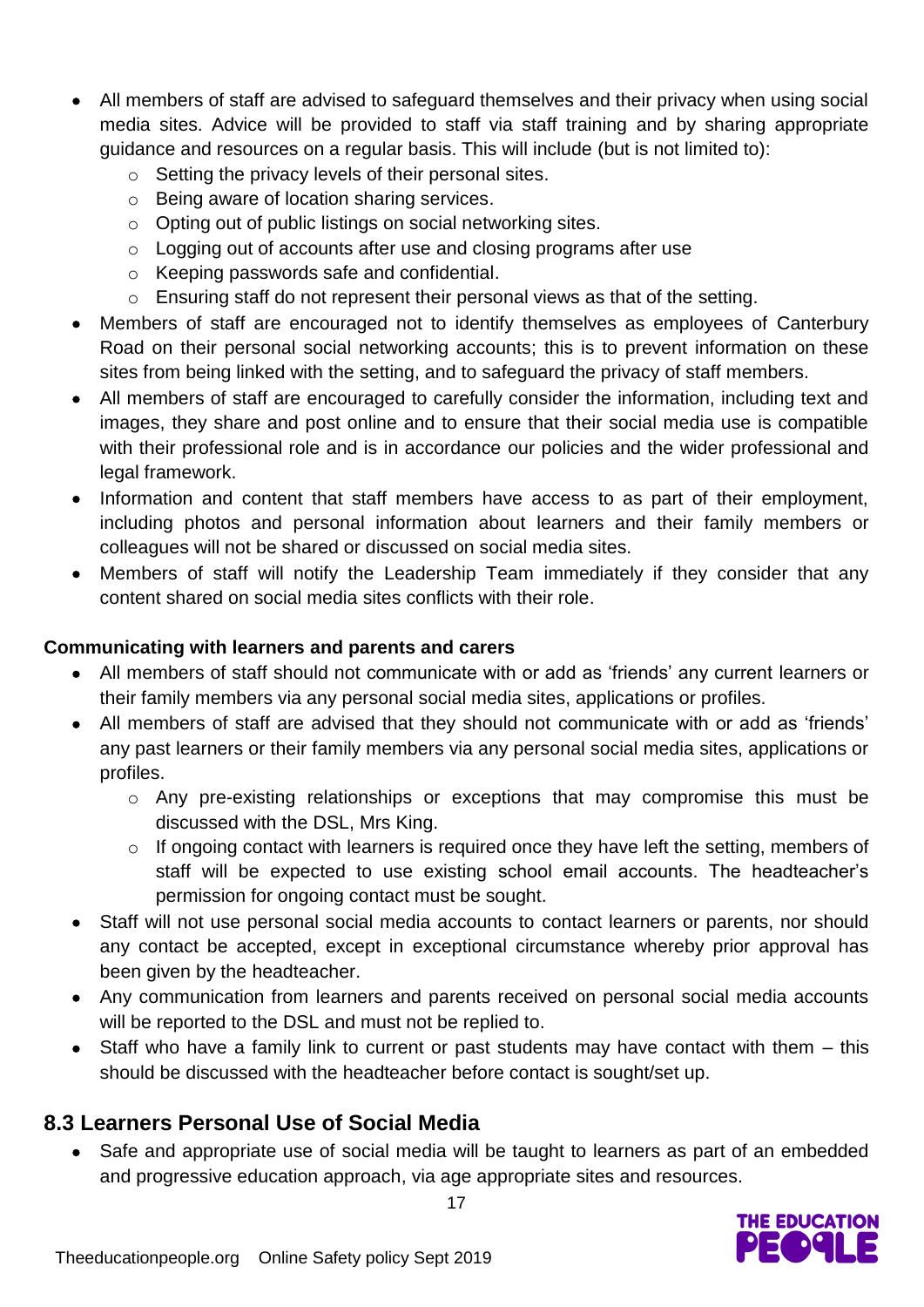- We are aware that many popular social media sites state that they are not for children under the age of 13, therefore we will not create accounts specifically for learners under this age.
- Any concerns regarding learners' use of social media will be dealt with in accordance with existing policies, including anti-bullying and behaviour.
	- o Concerns will be shared with parents/carers as appropriate, particularly when concerning underage use of social media sites, games or tools.
- Learners will be advised:
	- o To consider the benefits and risks of sharing personal details on social media sites which could identify them and/or their location.
	- o To only approve and invite known friends on social media sites and to deny access to others by making profiles private.
	- o Not to meet any online friends without a parent/carer or other responsible adult's permission and only when a trusted adult is present.
	- o To use safe passwords.
	- o To use social media sites which are appropriate for their age and abilities.
	- o How to block and report unwanted communications.
	- o How to report concerns both within the setting and externally.

#### **8.4 Official Use of Social Media**

- Canterbury Road PTFA has an official Facebook page.
- The official use of social media sites only takes place with clear educational or community engagement objectives, with specific intended outcomes.
	- o The official use of social media as a communication tool has been formally risk assessed and approved by the headteacher. This site can be shut down by the headteacher at any time.
- Official social media channels have been set up as distinct and dedicated social media sites or accounts for educational or engagement purposes only.
	- o Staff use setting provided email addresses to register for and manage any official social media channels.
	- o Official social media sites are suitably protected
	- o Public communications on behalf of the setting will, where appropriate and possible, be read and agreed by at least one other colleague.
- Official social media use will be conducted in line with existing policies, including: antibullying, image/camera use, data protection, confidentiality and child protection.
	- o All communication on official social media platforms will be clear, transparent and open to scrutiny.
- Parents/carers and learners will be informed of any official social media use, along with expectations for safe use and action taken to safeguard the community.
	- o Only social media tools which have been risk assessed and approved as suitable for educational purposes will be used.
	- o Any official social media activity involving learners will be moderated possible.
- Parents and carers will be informed of any official social media use with learners; written parental consent will be obtained, as required.

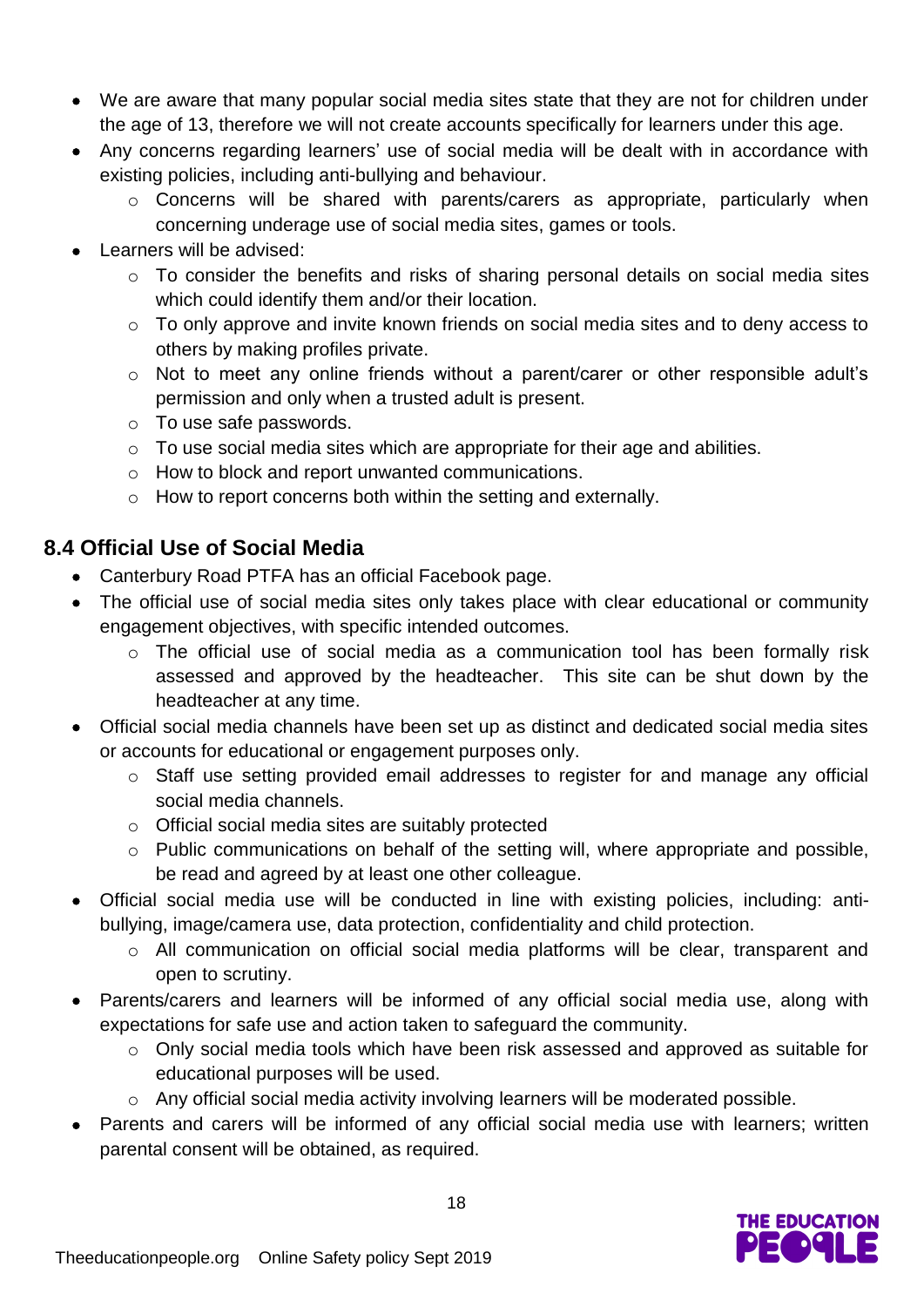We will ensure that any official social media use does not exclude members of the community who are unable or unwilling to use social media channels.

Staff expectations

- Members of staff who follow and/or like our official social media channels will be advised to use dedicated professionals accounts, where possible, to avoid blurring professional boundaries.
- If members of staff are participating in online social media activity as part of their capacity as an employee of the setting, they will:
	- o Sign our AUP.
	- o Always be professional and aware they are an ambassador for the setting.
	- $\circ$  Disclose their official role and/or position but make it clear that they do not necessarily speak on behalf of the setting.
	- o Always be responsible, credible, fair and honest, and consider how the information being published could be perceived or shared.
	- o Always act within the legal frameworks they would adhere to within the workplace, including: libel, defamation, confidentiality, copyright, data protection and equalities laws.
	- o Ensure that they have appropriate consent before sharing images on the official social media channel.
	- o Not disclose information, make commitments or engage in activities on behalf of the setting, unless they are authorised to do so.
	- o Not engage with any direct or private messaging with current, or past, learners, parents and carers.
	- o Inform their line manager, the DSL of any concerns, such as criticism, inappropriate content or contact from learners.

### **9. Use of Personal Devices and Mobile Phones**

 Canterbury Road recognises that personal communication through mobile technologies is an accepted part of everyday life for learners, staff and parents/carers, but technologies need to be used safely and appropriately within the setting.

#### **9.1 Expectations**

- All use of personal devices (including but not limited to; tablets, games consoles and 'smart' watches) and mobile phones will take place in accordance with the law and other appropriate policies, such as anti-bullying, AUP, behaviour and child protection.
- Electronic devices of any kind that are brought onto site are the responsibility of the user.
	- o All members of Canterbury Road community are advised to take steps to protect their mobile phones or devices from loss, theft or damage; we accept no responsibility for the loss, theft or damage of such items on our premises.
	- o All members of Canterbury Road community are expected to use passwords/pin numbers to ensure that unauthorised calls or actions cannot be made on their phones or devices; passwords and pin numbers should be kept confidential and mobile phones and personal devices should not be shared.

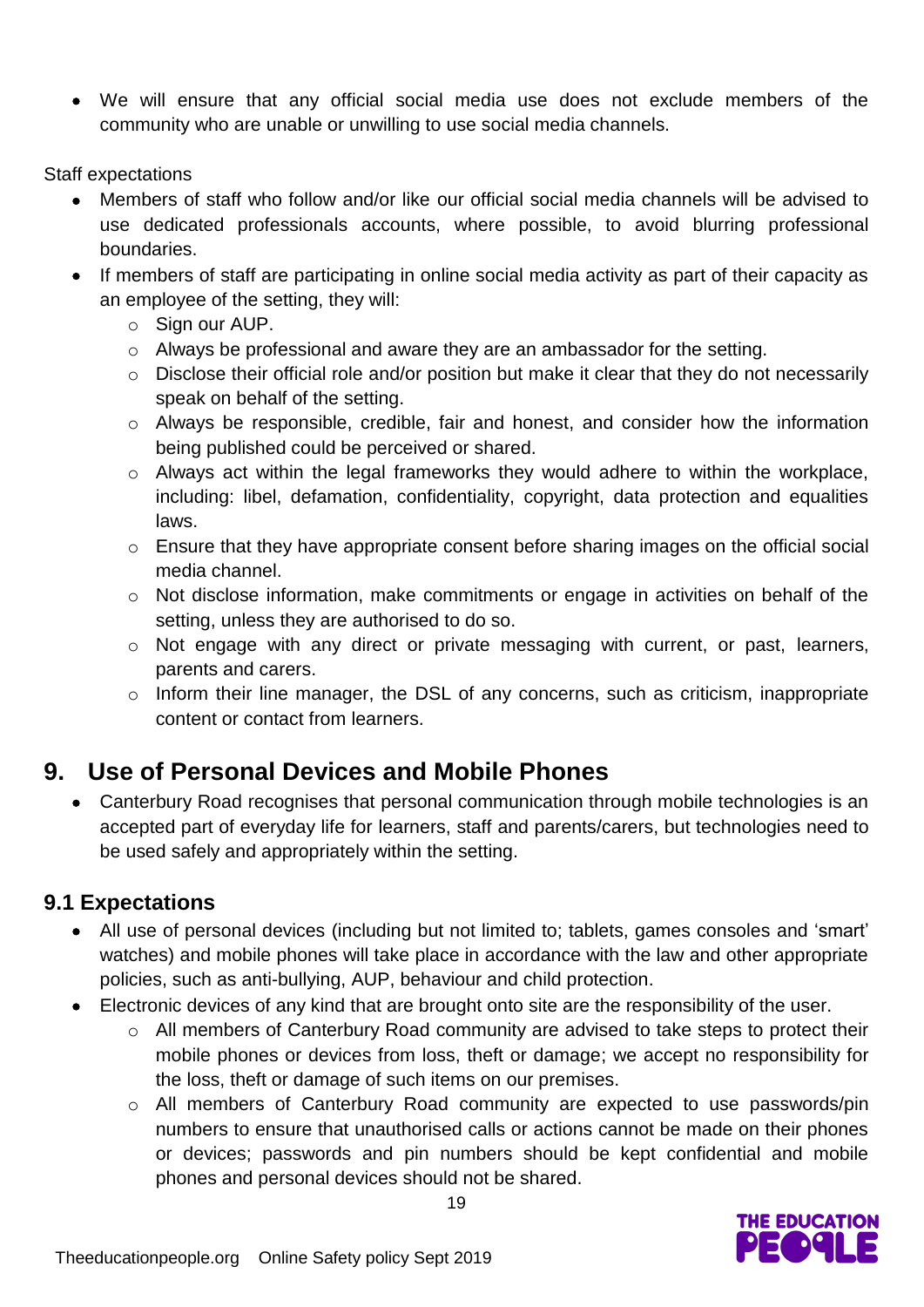- Mobile phones and personal devices are not permitted to be used in areas within the site where children are present i.e. classrooms, playgrounds, field etc. The only exception to this is to take/use a 'phone for emergency use on the field or on a trip for example. Personal use of a mobile phone or device is only allowed in break times where no children are present and preferably in the staff room only. Staff must never have a conversation on their mobile device that could be overheard from children. If this is necessary – permission must be sought from the headteacher before this takes place.
- The sending of abusive or inappropriate messages or content via mobile phones or personal devices is forbidden by any member of the community and any breaches will be dealt with as part of our behaviour policy.
- All members of Canterbury Road community are advised to ensure that their mobile phones and personal devices do not contain any content which may be offensive, derogatory or would otherwise contravene our behaviour or child protection policies.

#### **9.2 Staff Use of Personal Devices and Mobile Phones**

- All members of staff will ensure that use of personal phones and devices takes place in accordance with the law, as well as, relevant policy and procedures, such as: confidentiality, child protection, data security and acceptable use.
- Staff will be advised to:
	- o Keep mobile phones and personal devices in a safe and secure place during lesson time e.g. a handbag, or cupboard where children cannot access it.
	- o MMS staff should keep their phones in their bags or switch it off during working periods if they do not have a bag. The only time use is acceptable in the presence of children, is in an emergency e.g. from the school field.
	- o Keep mobile phones and personal devices switched off or switched to 'silent' mode during lesson times.
	- o Ensure that Bluetooth or other forms of communication (such as 'airdrop') are hidden or disabled during lesson times.
	- o Not use personal devices during teaching periods, unless permission has been given by the headteacher
	- o Ensure that any content bought onto site via mobile phones and personal devices are compatible with their professional role and expectations.
- Members of staff are not permitted to use their own personal phones or devices for contacting learners. Members of staff are not permitted to use their own personal phones or devices for contacting parents and carers except with prior permission from the headteacher.
	- o Any pre-existing relationships, which could undermine this, will be discussed with the DSL
- Staff will not use personal devices:
	- o To take photos or videos of learners and will only use work-provided equipment for this purpose.
	- o Directly with learners and will only use work-provided equipment during lessons/ educational activities.
- If a member of staff breaches our policy, action will be taken in line with our code of conduct/staff behaviour and allegations policy

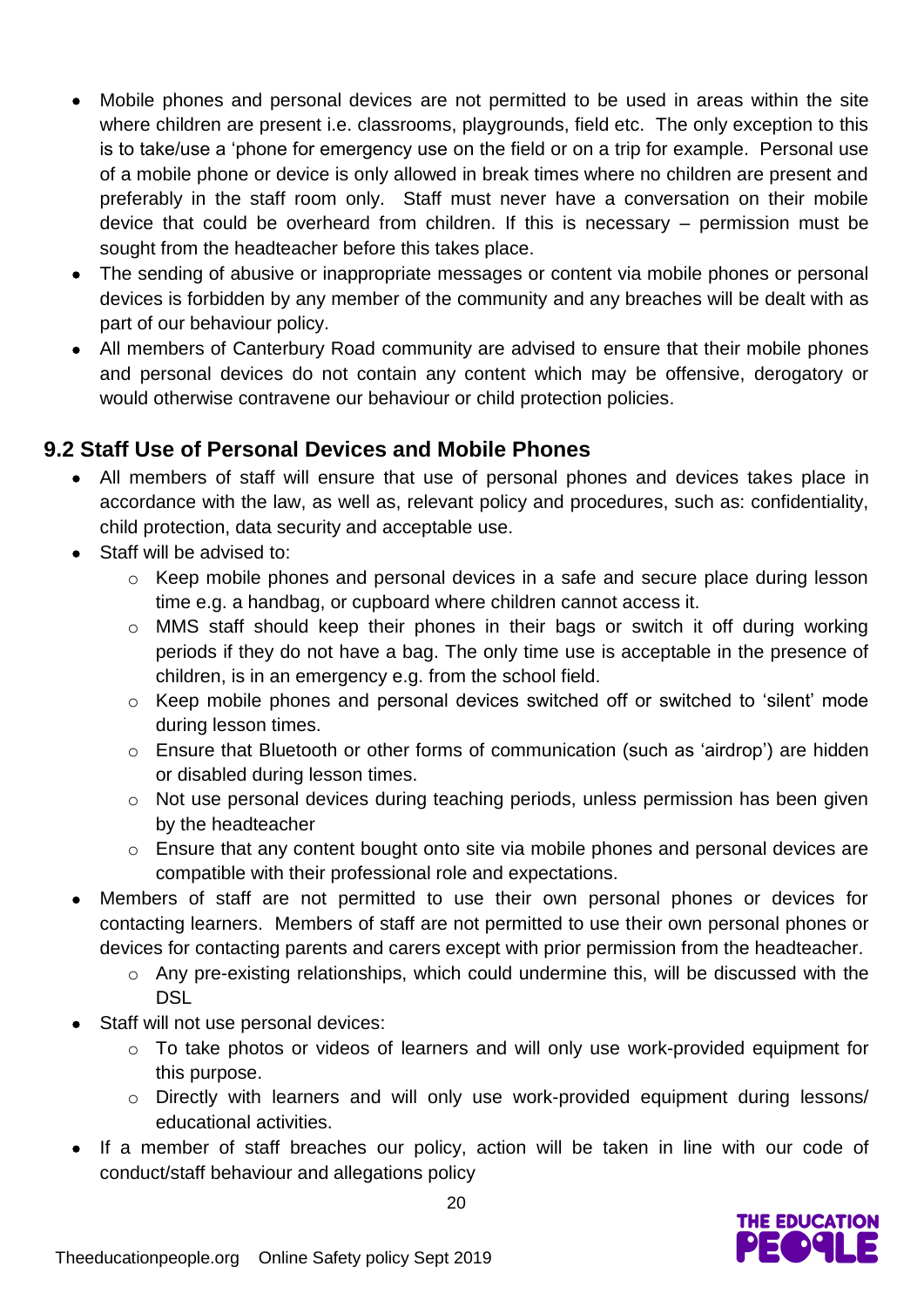$\circ$  If a member of staff is thought to have illegal content saved or stored on a mobile phone or personal device or have committed a criminal offence, the police will be contacted.

#### **9.3 Learners Use of Personal Devices and Mobile Phones**

- Learners will be educated regarding the safe and appropriate use of personal devices and mobile phones and will be made aware of boundaries and consequences.
- Canterbury Road expects learners' personal devices and mobile phones to be given in to the office on arrival at school and collected at the end of school.
- If a learner needs to contact his/her parents or carers they will be allowed to use the school phone.
- Mobile phones or personal devices will not be used by learners during lessons, formal educational time or school events such as discos unless as part of an approved and directed curriculum-based activity with consent from a member of staff.
	- o The use of personal mobile phones or devices for a specific education purpose does not mean that blanket use is permitted.
	- o If members of staff have to use their mobile phones or personal devices as part of an educational activity, it will only take place when approved by headteacher.
- Mobile phones and personal devices must not be taken into examinations.
	- o Learners found in possession of a mobile phone or personal device during an exam will be reported to the appropriate examining body. This may result in the withdrawal from either that examination or all examinations.
- If a learner breaches the policy, the phone or device will be confiscated and will be held into the office.
	- o Staff may confiscate a learner's mobile phone or device if they believe it is being used to contravene our behaviour or bullying policy or could contain youth produced sexual imagery (sexting) or has been used for upskirting.
	- o Searches of mobile phone or personal devices will only be carried out in accordance with our search policy. See [www.gov.uk/government/publications/searching](http://www.gov.uk/government/publications/searching-screening-and-confiscation)[screening-and-confiscation.](http://www.gov.uk/government/publications/searching-screening-and-confiscation)
	- o Learners' mobile phones or devices may be searched by a member of the leadership team, with the consent of the learner or a parent/ carer. Content may be deleted or requested to be deleted, if it contravenes our policies. See [www.gov.uk/government/publications/searching-screening-and-confiscation\)](http://www.gov.uk/government/publications/searching-screening-and-confiscation)
	- o Mobile phones and devices that have been confiscated will be released to parents or carers only.
	- o If there is suspicion that material on a learner's personal device or mobile phone may be illegal or may provide evidence relating to a criminal offence, the device will be handed over to the police for further investigation.

#### **9.4 Visitors' Use of Personal Devices and Mobile Phones**

 Parents/carers and visitors (including volunteers and contractors) must use their mobile phones and personal devices in accordance with our acceptable use policy and other associated policies, such as: anti-bullying, behaviour, child protection and image use.

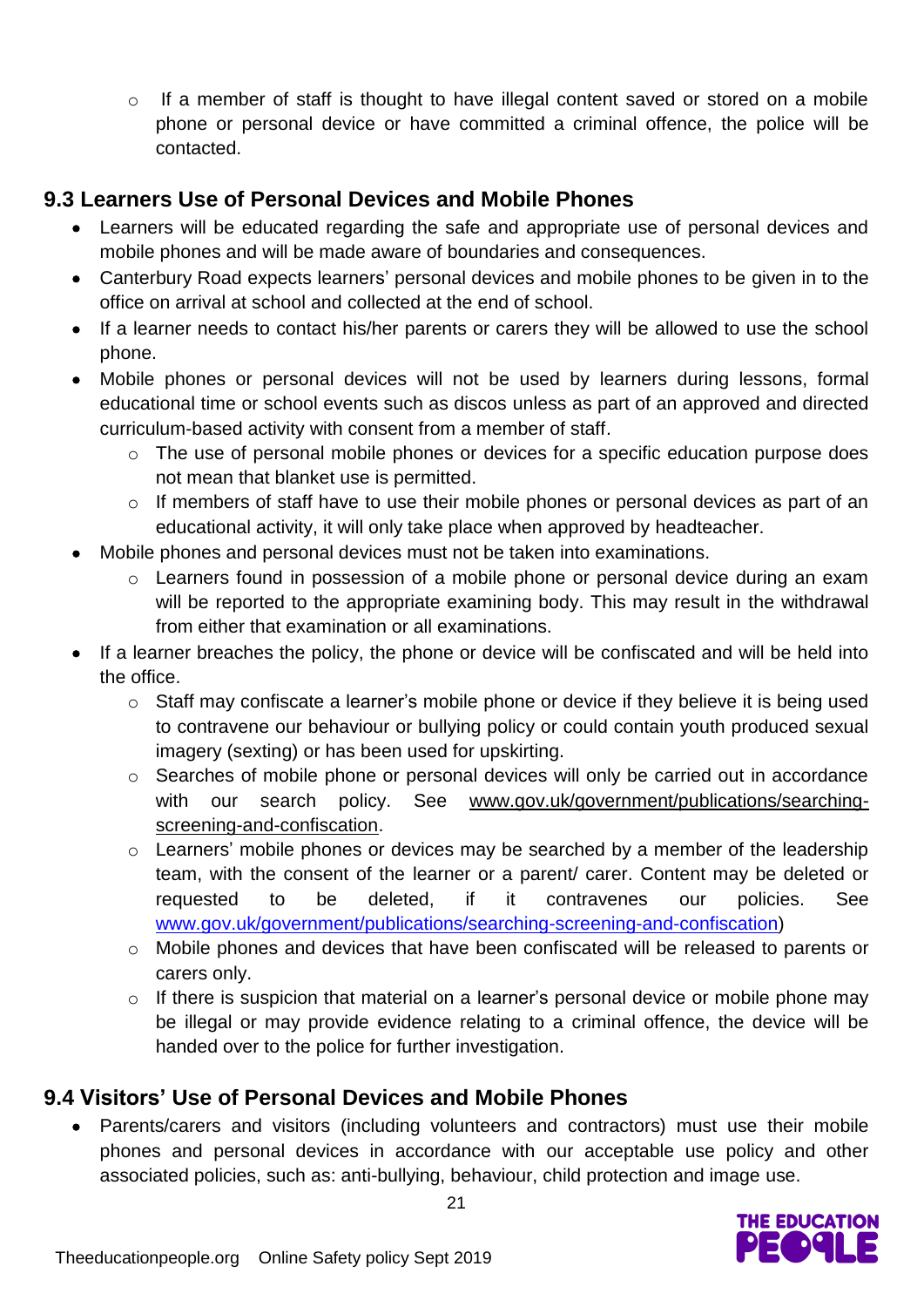- We will ensure appropriate signage and information is displayed and provided to inform parents, carers and visitors of expectations of use.
- Members of staff are expected to challenge visitors if they have concerns and will always inform the DSL of any breaches our policy.

#### **9.5 Officially provided mobile phones and devices**

- Members of staff will be issued with a work phone number and email address, where contact with learners or parents/ carers is required.
- Setting mobile phones and devices will be suitably protected via a passcode/password/pin and must only be accessed or used by members of staff.
- Setting mobile phones and devices will always be used in accordance with the acceptable use policy and other relevant policies.

#### **10. Responding to Online Safety Incidents and Concerns**

- All members of the community will be made aware of the reporting procedure for online safety concerns, including: breaches of filtering, youth produced sexual imagery (sexting), upskirting, cyberbullying and illegal content.
- All members of the community must respect confidentiality and the need to follow the official procedures for reporting concerns.
	- o Learners, parents and staff will be informed of our complaints procedure and staff will be made aware of the whistleblowing procedure.
- We require staff, parents, carers and learners to work in partnership to resolve online safety issues.
- After any investigations are completed, we will debrief, identify lessons learnt and implement any policy or curriculum changes as required.
- If we are unsure how to proceed with an incident or concern, the DSL (or deputy) will seek advice from the Education Safeguarding Team.
- Where there is suspicion that illegal activity has taken place, we will contact the Education Safeguarding Team or Kent Police using 101, or 999 if there is immediate danger or risk of harm.
- If an incident or concern needs to be passed beyond our community (for example if other local settings are involved or the public may be at risk), the will speak with Kent Police and/or the Education Safeguarding Team first to ensure that potential investigations are not compromised.

#### **10.1 Concerns about Learners Welfare**

- The DSL (or deputy) will be informed of any online safety incidents involving safeguarding or child protection concerns.
	- o The DSL (or deputy) will record these issues in line with our child protection policy.
- The DSL (or deputy) will ensure that online safety concerns are escalated and reported to relevant agencies in line with the Kent Safeguarding Children Board thresholds and procedures.

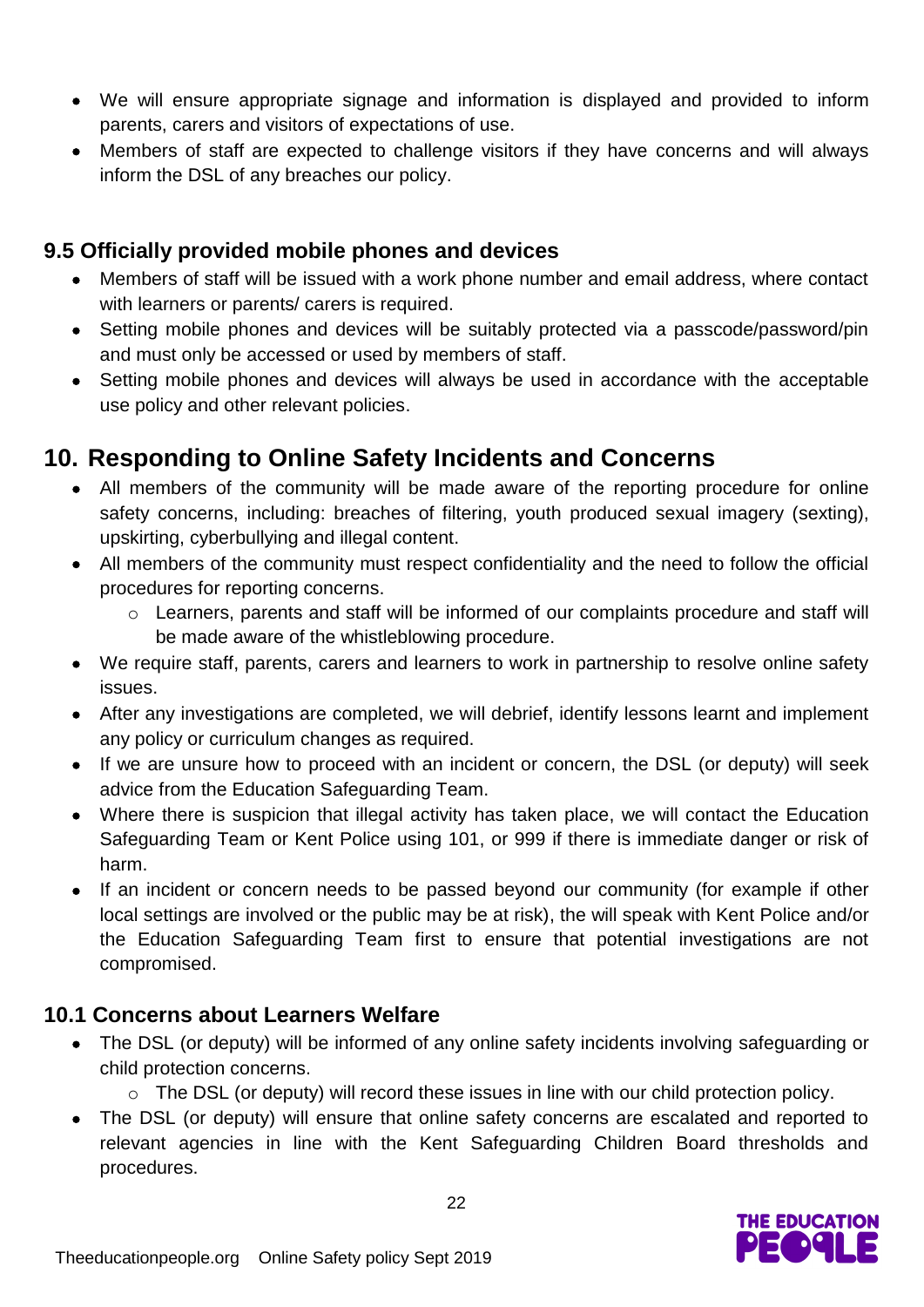We will inform parents and carers of online safety incidents or concerns involving their child, as and when required.

#### **10.2 Staff Misuse**

- Any complaint about staff misuse will be referred to the headteacher in accordance with the allegations policy.
- Any allegations regarding a member of staff's online conduct will be discussed with the LADO (Local Authority Designated Officer).
- Appropriate action will be taken in accordance with our staff behaviour policy/code of conduct.

### **11. Procedures for Responding to Specific Online Incidents or Concerns**

#### **11.1 Online Sexual Violence and Sexual Harassment between Children**

- Our setting has accessed and understood ["Sexual violence and sexual harassment between](https://www.gov.uk/government/publications/sexual-violence-and-sexual-harassment-between-children-in-schools-and-colleges)  [children in schools and colleges"](https://www.gov.uk/government/publications/sexual-violence-and-sexual-harassment-between-children-in-schools-and-colleges) (2018) guidance and part 5 of 'Keeping children safe in education' 2018.
- Canterbury Road recognises that sexual violence and sexual harassment between children can take place online. Examples may include; non-consensual sharing of sexual images and videos, sexualised online bullying, online coercion and threats, unwanted sexual comments and messages on social media, and online sexual exploitation.
- Full details of how we will respond to concerns relating to sexual violence and sexual harassment between children can be found within our child protection and anti-bullying policy.
- Canterbury Road recognises that internet brings the potential for the impact of any sexual violence and sexual harassment concerns to extend further than the local community, and for a victim or alleged perpetrator to become marginalised and excluded by online communities.
- Canterbury Road also recognises the potential for repeat victimisation in the future if abusive content continues to exist somewhere online.
- Canterbury Road will ensure that all members of the community are made aware of the potential social, psychological and criminal consequences of online sexual violence and sexual harassment between children by implementing a range of age and ability appropriate educational methods as part of our PSHE and RSE curriculum.
- We will ensure that all members of the community are aware of sources of support regarding online sexual violence and sexual harassment between children.
- We will respond to concerns regarding online sexual violence and sexual harassment between children, regardless of whether the incident took place on our premises or using our equipment.
- If made aware of online sexual violence and sexual harassment, we will:
	- o Immediately notify the DSL (or deputy) and act in accordance with our child protection and anti-bullying policies.

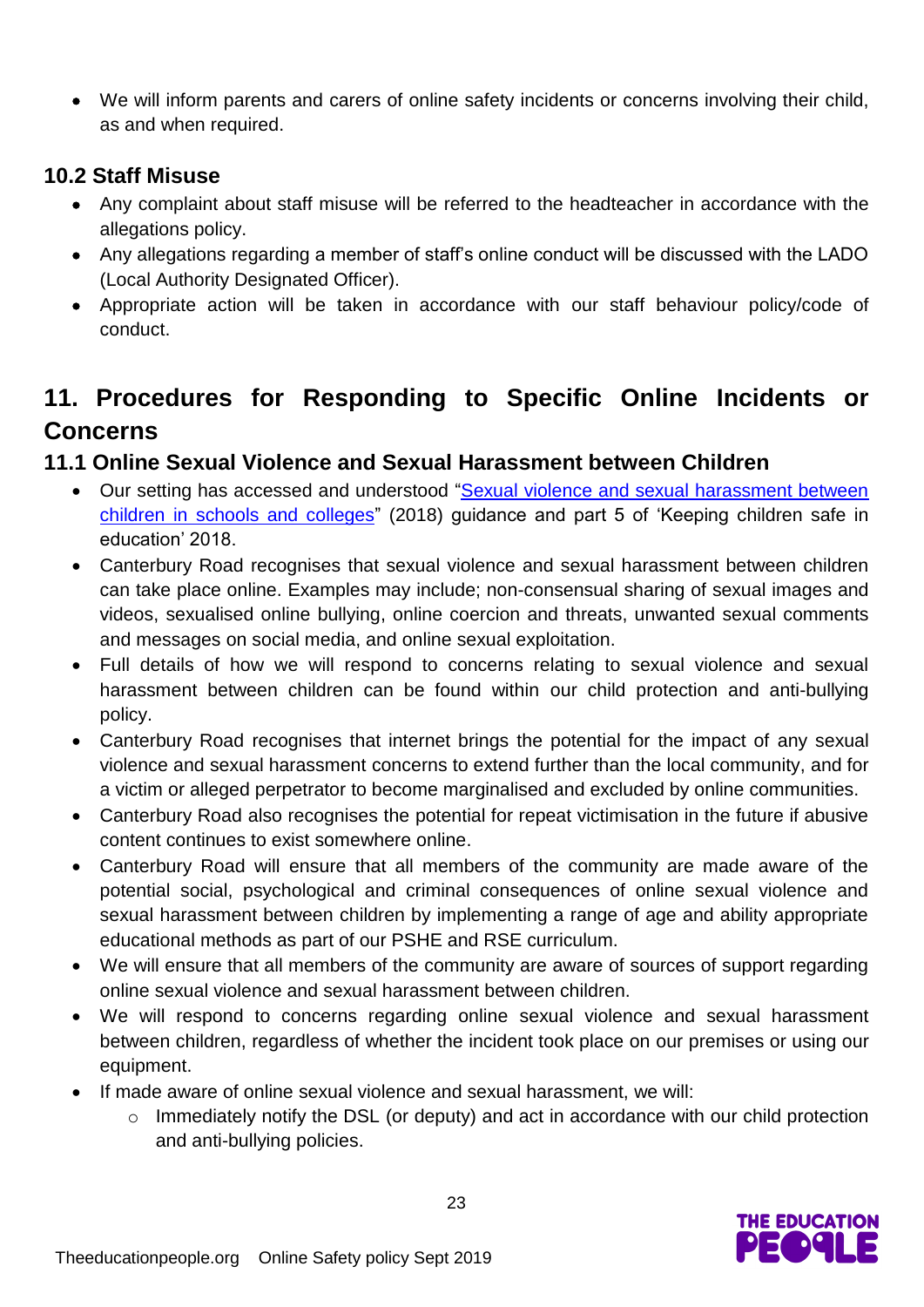- o If content is contained on learners' electronic devices, they will be managed in accordance with the DfE ['searching screening and confiscation'](https://www.gov.uk/government/publications/searching-screening-and-confiscation) advice.
- o Provide the necessary safeguards and support for all learners involved, such as offering specific advice on blocking, reporting and removing online content, as well as providing appropriate counselling/pastoral support.
- o Implement appropriate sanctions in accordance with our behaviour policy.
- $\circ$  Inform parents and carers, if appropriate, about the incident and how it is being managed.
- o If appropriate, make a referral to partner agencies, such as Children's Social Work Service and/or the Police.
- o If the concern involves children and young people at a different educational setting, work in partnership with other DSLs to ensure appropriate safeguarding action is taken in the wider local community.
	- If a criminal offence has been committed, the DSL (or deputy) will discuss this with Kent Police first to ensure that investigations are not compromised.
- o Review the handling of any incidents to ensure that best practice was implemented, and policies/procedures are appropriate.

#### **11.2 Youth Produced Sexual Imagery ("Sexting")**

- Canterbury Road recognises youth produced sexual imagery (known as "sexting") as a safeguarding issue; all concerns will be reported to and dealt with by the DSL (or deputy).
- We will follow the advice as set out in the non-statutory UKCCIS guidance: ['Sexting in](https://www.gov.uk/government/groups/uk-council-for-child-internet-safety-ukccis)  [schools and colleges: responding to incidents and safeguarding young people'](https://www.gov.uk/government/groups/uk-council-for-child-internet-safety-ukccis) and [KSCB](http://www.kscb.org.uk/guidance/online-safety) guidance: "Responding to youth produced sexual imagery".
- Canterbury Road will ensure that all members of the community are made aware of the potential social, psychological and criminal consequences of 'sexting' by implementing preventative approaches, via a range of age and ability appropriate educational methods.
- We will ensure that all members of the community are aware of sources of support regarding youth produced sexual imagery.
- We will respond to concerns regarding youth produced sexual imagery, regardless of whether the incident took place on site or using setting provided or personal equipment.
- We will not:
	- o View any images suspected of being youth produced sexual imagery, unless there is no other possible option, or there is a clear need or reason to do so.
		- If it is deemed necessary, the image will only be viewed by the DSL (or deputy DSL) and their justification for viewing the image will be clearly documented.
	- o Send, share, save or make copies of content suspected to be an indecent image of a child (i.e. youth produced sexual imagery) and will not allow or request learners to do so.
- If made aware of an incident involving the creation or distribution of youth produced sexual imagery, we will:
	- o Act in accordance with our child protection policies and the relevant Kent Safeguarding Child Board's procedures.

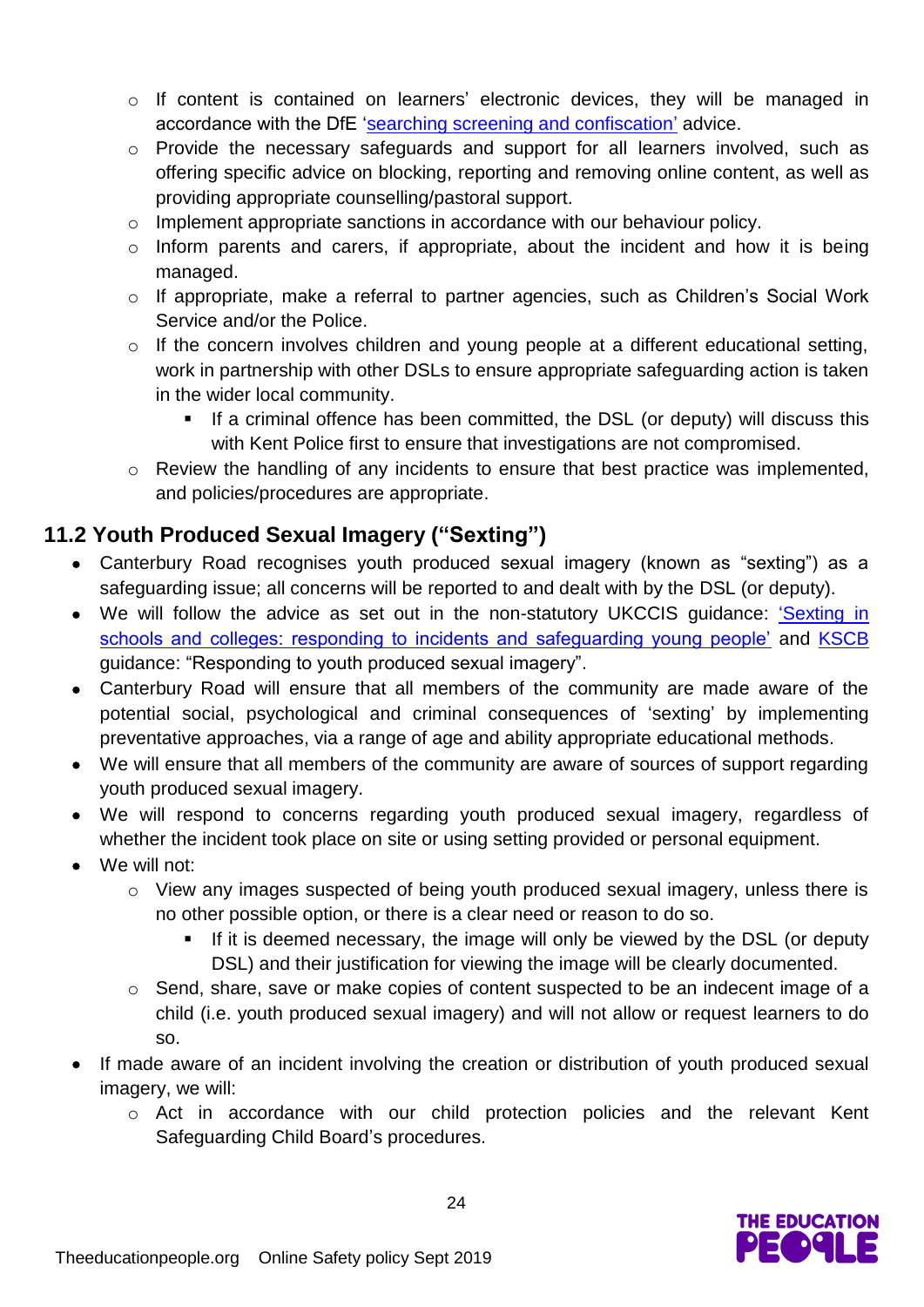- o Ensure the DSL (or deputy) responds in line with the ['Sexting in schools and colleges:](https://www.gov.uk/government/groups/uk-council-for-child-internet-safety-ukccis)  [responding to incidents and safeguarding young people'](https://www.gov.uk/government/groups/uk-council-for-child-internet-safety-ukccis) guidance.
- o Store the device securely.
	- If an indecent image has been taken or shared on our network or devices, we will act to block access to all users and isolate the image.
- o Carry out a risk assessment which considers any vulnerability of learners involved; including carrying out relevant checks with other agencies.
- o Inform parents and carers, if appropriate, about the incident and how it is being managed.
- o Make a referral to Children's Social Work Service and/or the Police, as deemed appropriate in line with the UKCCIS : ['Sexting in schools and colleges: responding to](https://www.gov.uk/government/groups/uk-council-for-child-internet-safety-ukccis)  [incidents and safeguarding young people'](https://www.gov.uk/government/groups/uk-council-for-child-internet-safety-ukccis) guidance.
- o Provide the necessary safeguards and support for learners, such as offering counselling or pastoral support.
- o Implement appropriate sanctions in accordance with our behaviour policy but taking care not to further traumatise victims where possible.
- o Consider the deletion of images in accordance with the UKCCIS: ['Sexting in schools](https://www.gov.uk/government/groups/uk-council-for-child-internet-safety-ukccis)  [and colleges: responding to incidents and safeguarding young people'](https://www.gov.uk/government/groups/uk-council-for-child-internet-safety-ukccis) guidance.
	- Images will only be deleted once the DSL has confirmed that other agencies do not need to be involved; and are sure that to do so would not place a child at risk or compromise an investigation.
- o Review the handling of any incidents to ensure that best practice was implemented; the leadership team will also review and update any management procedures, where necessary.

#### **11.3 Online Child Sexual Abuse and Exploitation (including child criminal exploitation)**

- Canterbury Road will ensure that all members of the community are aware of online child sexual abuse, including: exploitation and grooming; the consequences; possible approaches which may be employed by offenders to target children and how to respond to concerns.
- Canterbury Road recognises online child sexual abuse and exploitation (including criminal exploitation) as a safeguarding issue and, as such, all concerns will be reported to and dealt with by the DSL (or deputy).
- We will implement preventative approaches for online child sexual abuse and exploitation (including criminal exploitation) via a range of age and ability appropriate education for learners, staff and parents/carers.
- We will ensure that all members of the community are aware of the support available regarding online child sexual abuse and exploitation (including criminal exploitation), both locally and nationally.
- We will ensure that the 'Click CEOP' report button is visible and available to learners and other members of our community where possible.
- If made aware of incident involving online child sexual abuse and exploitation (including criminal exploitation), we will:

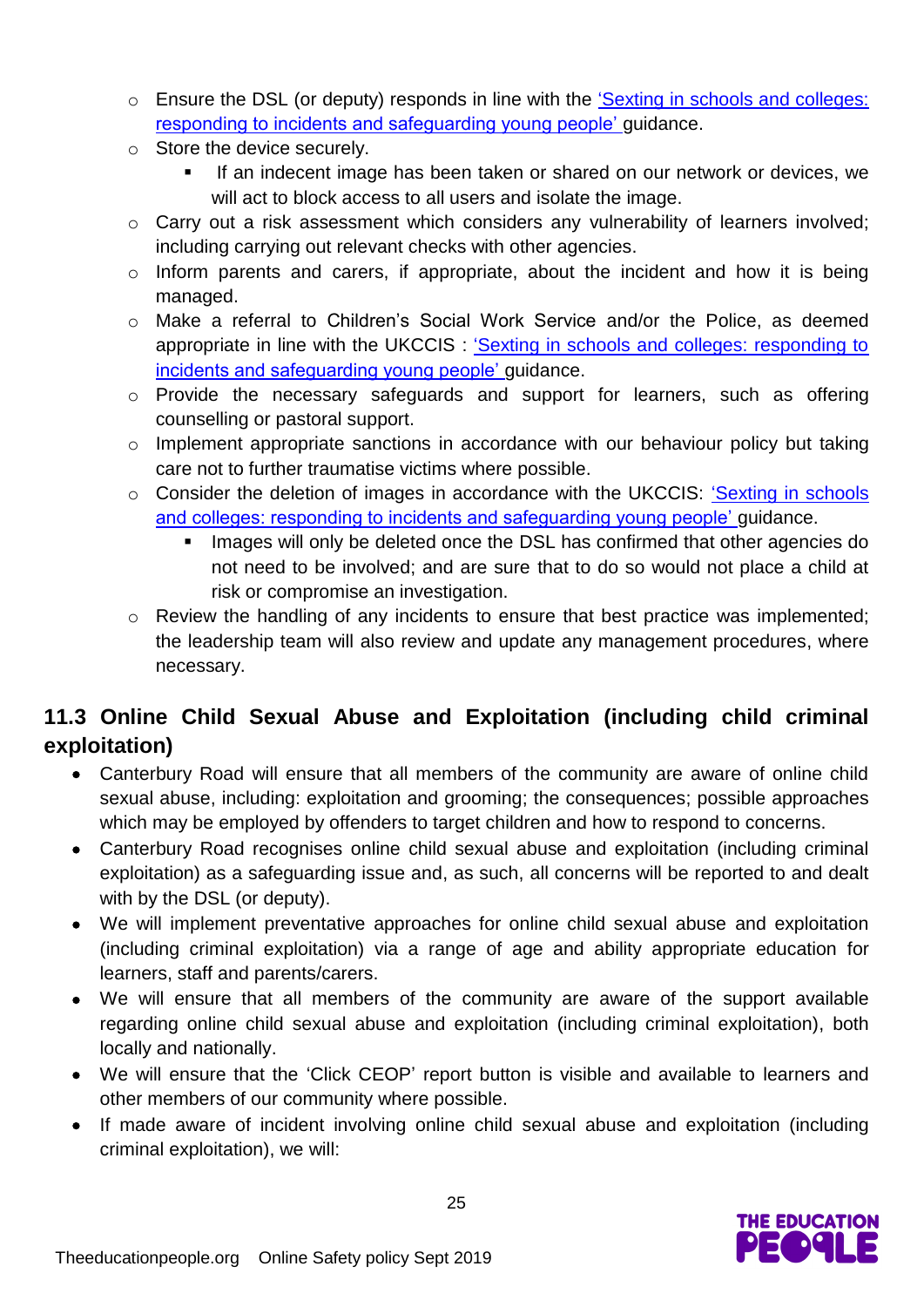- o Act in accordance with our child protection policies and the relevant Kent Safeguarding Child Board's procedures.
- o If appropriate, store any devices involved securely.
- o Make a referral to Children's Social Work Service (if required/appropriate) and immediately inform Kent police via 101, or 999 if a child is at immediate risk.
- o Carry out a risk assessment which considers any vulnerabilities of learner(s) involved (including carrying out relevant checks with other agencies).
- o Inform parents/carers about the incident and how it is being managed.
- o Provide the necessary safeguards and support for learners, such as offering counselling or pastoral support.
- o Review the handling of any incidents to ensure that best practice is implemented; leadership team will review and update any management procedures, where necessary.
- We will respond to concerns regarding online child sexual abuse and exploitation (including criminal exploitation), regardless of whether the incident took place on our premises or using setting provided or personal equipment.
	- o Where possible, learners will be involved in decision making and if appropriate, will be empowered to report concerns such as via the Click CEOP report: [www.ceop.police.uk/safety-centre/](http://www.ceop.police.uk/safety-centre/)
- If we are unclear whether a criminal offence has been committed, the DSL (or deputy) will obtain advice immediately through the Education Safeguarding Team and/or Kent Police.
- If made aware of intelligence or information which may relate to child sexual exploitation (on or offline), it will be passed through to the [Child Sexual Exploitation Team](https://www.kent.police.uk/childabuse/) (CSET) by the DSL (or deputy).
- If learners at other setting are believed to have been targeted, the DSL (or deputy) will seek support from Kent Police and/or the Education Safeguarding Team first to ensure that potential investigations are not compromised.

#### **11.4 Indecent Images of Children (IIOC)**

- Canterbury Road will ensure that all members of the community are made aware of the possible consequences of accessing Indecent Images of Children (IIOC).
- We will respond to concerns regarding IIOC on our equipment and/or personal equipment, even if access took place off site.
- We will seek to prevent accidental access to IIOC by using an internet Service provider (ISP) which subscribes to the Internet Watch Foundation block list and by implementing appropriate filtering, firewalls and anti-spam software.
- If we are unclear if a criminal offence has been committed, the DSL (or deputy) will obtain advice immediately through Kent Police and/or the Education Safeguarding Team.
- If made aware of IIOC, we will:
	- o Act in accordance with our child protection policy and the relevant Kent Safeguarding Child Boards procedures.
	- o Store any devices involved securely.

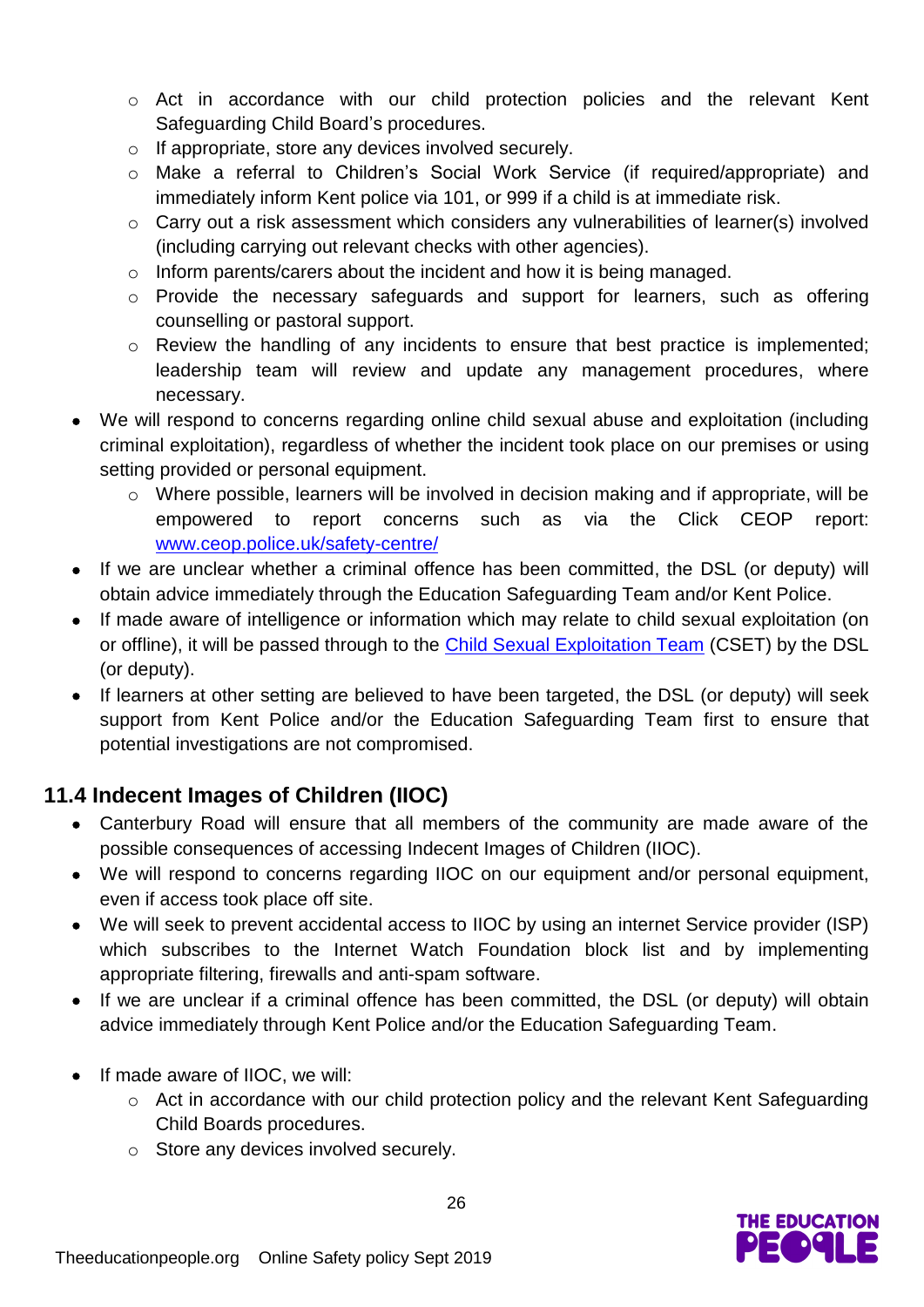- $\circ$  Immediately inform appropriate organisations, such as the Internet Watch Foundation (IWF), Kent police or the LADO.
- If made aware that a member of staff or a learner has been inadvertently exposed to indecent images of children, we will:
	- o Ensure that the DSL (or deputy) is informed.
	- o Ensure that the URLs (webpage addresses) which contain the suspect images are reported to the Internet Watch Foundation via [www.iwf.org.uk](https://www.iwf.org.uk/) .
	- o Ensure that any copies that exist of the image, for example in emails, are deleted.
	- o Report concerns, as appropriate to parents and carers.
- If made aware that indecent images of children have been found on the setting provided devices, we will:
	- o Ensure that the DSL (or deputy) is informed.
	- o Ensure that the URLs (webpage addresses) which contain the suspect images are reported to the Internet Watch Foundation via [www.iwf.org.uk](https://www.iwf.org.uk/) .
	- o Ensure that any copies that exist of the image, for example in emails, are deleted.
	- o Inform the police via 101 (999 if there is an immediate risk of harm) and Children's Social Work Service (as appropriate).
	- o Only store copies of images (securely, where no one else has access to them and delete all other copies) at the request of the police only.
	- o Report concerns, as appropriate to parents and carers.
- If made aware that a member of staff is in possession of indecent images of children on setting provided devices, we will:
	- o Ensure that the headteacher is informed in line with our managing allegations against staff policy.
	- o Inform the Local Authority Designated Officer (LADO) and other relevant organisations in accordance with our managing allegations against staff policy.
	- o Quarantine any devices until police advice has been sought.

#### **11.5 Cyberbullying**

- Cyberbullying, along with all other forms of bullying, will not be tolerated at Canterbury Road.
- Full details of how we will respond to cyberbullying are set out in our anti-bullying policy.

#### **11.6 Online Hate**

- Online hate content, directed towards or posted by, specific members of the community will not be tolerated at Canterbury Road and will be responded to in line with existing policies, including anti-bullying and behaviour.
- All members of the community will be advised to report online hate in accordance with relevant policies and procedures.
- The Police will be contacted if a criminal offence is suspected.

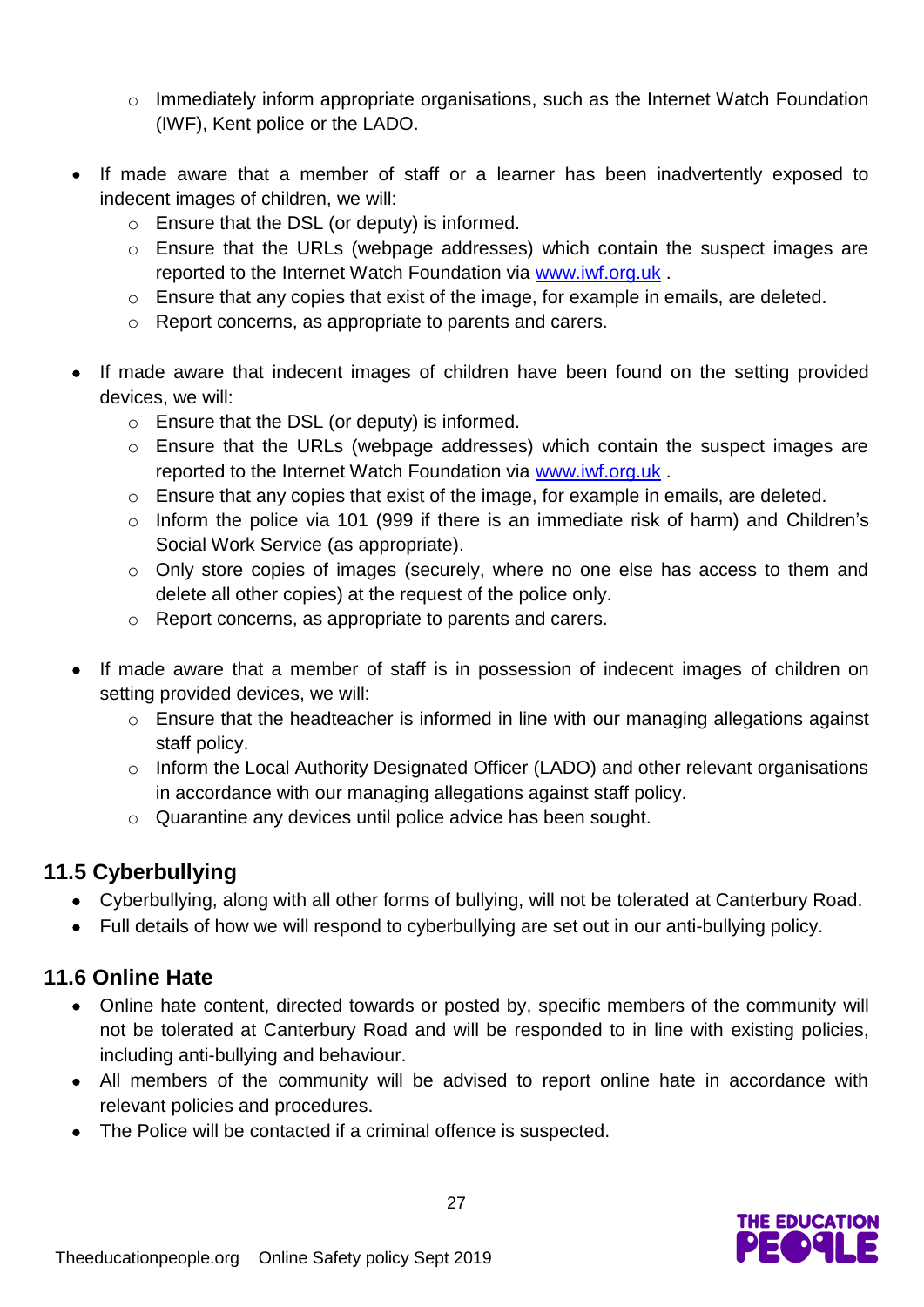If we are unclear on how to respond, or whether a criminal offence has been committed, the DSL (or deputy) will obtain advice through the Education Safeguarding Team and/or Kent Police.

#### **11.7 Online Radicalisation and Extremism**

- We will take all reasonable precautions to ensure that learners and staff are safe from terrorist and extremist material when accessing the internet on site. The filtering system prevents searches and entry into extremist sites. Monitoring can be carried out in cases of concern.
- If we are concerned that a child or parent/carer may be at risk of radicalisation online, the DSL (or deputy) will be informed immediately, and action will be taken in line with our child protection policy.
- If we are concerned that member of staff may be at risk of radicalisation online, the headteacher will be informed immediately, and action will be taken in line with the child protection and allegations policies.

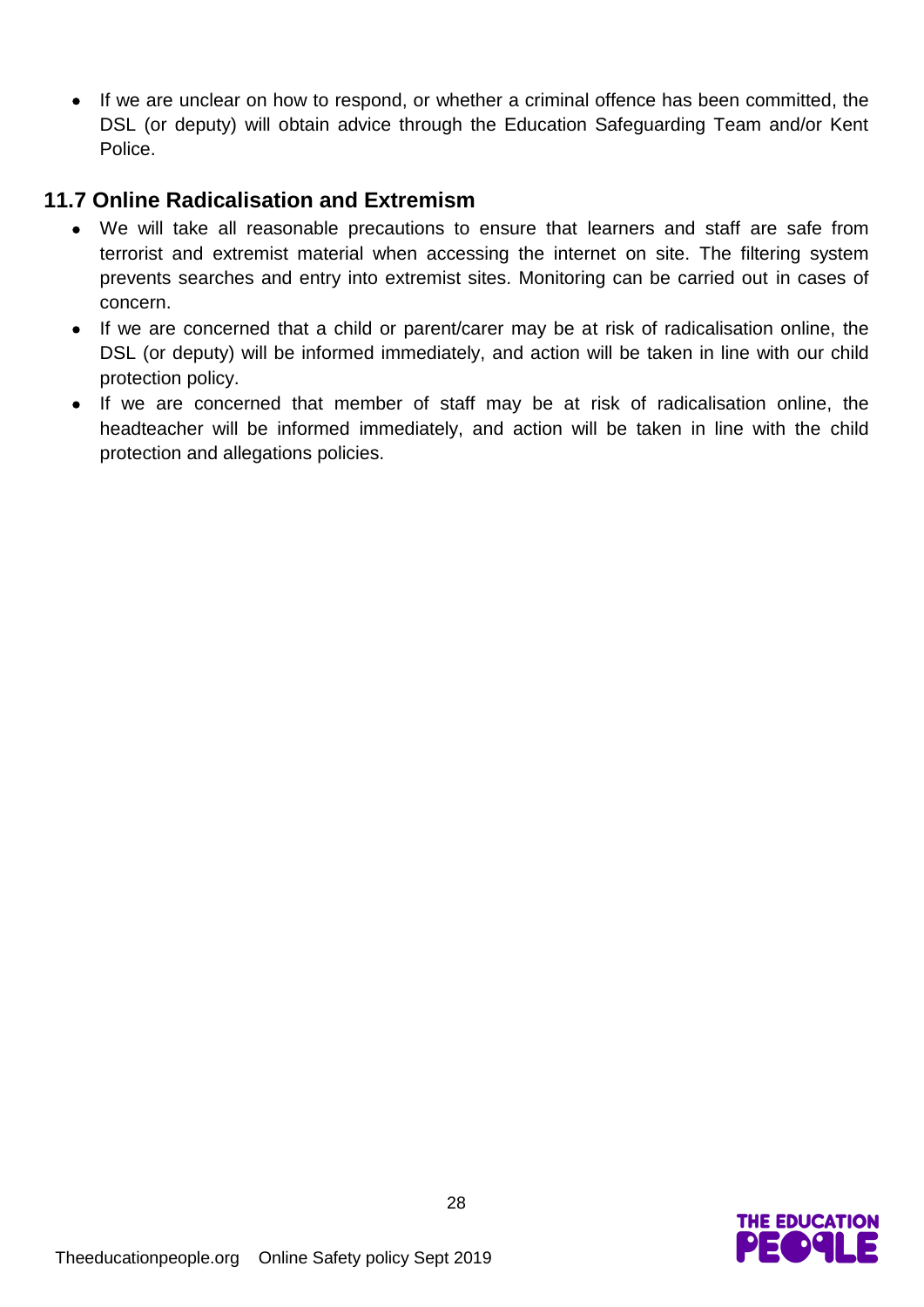# **Useful Links for Educational Settings**

#### **Kent Support and Guidance for Educational Settings**

#### **Education Safeguarding Team**:

- Rebecca Avery, Education Safeguarding Adviser (Online Protection)
- Ashley Assiter, Online Safety Development Officer o Tel: 03000 415797
- Guidance for Educational Settings:
	- o [www.kelsi.org.uk/support-for-children-and-young-people/child-protection-and](http://www.kelsi.org.uk/support-for-children-and-young-people/child-protection-and-safeguarding)[safeguarding](http://www.kelsi.org.uk/support-for-children-and-young-people/child-protection-and-safeguarding)
	- o [www.kelsi.org.uk/child-protection-and-safeguarding/e-safety/e-safety-classroom-materials](http://www.kelsi.org.uk/child-protection-and-safeguarding/e-safety/e-safety-classroom-materials)
	- o [www.kelsi.org.uk/child-protection-and-safeguarding/e-safety/e-safety-useful-links](http://www.kelsi.org.uk/child-protection-and-safeguarding/e-safety/e-safety-useful-links)
	- o Kent **Conline** Constanting Condine Safety **Safety** Blog: [www.theeducationpeople.org/blog/?tags=Online+Safety&page=1](http://www.theeducationpeople.org/blog/?tags=Online+Safety&page=1)

#### **KSCB:**

[www.kscb.org.uk](http://www.kscb.org.uk/)

#### **Kent Police:**

[www.kent.police.uk](http://www.kent.police.uk/) or [www.kent.police.uk/internetsafety](http://www.kent.police.uk/internetsafety)

In an emergency (a life is in danger or a crime in progress) dial 999. For other non-urgent enquiries contact Kent Police via 101

#### **Other:**

- Kent Public Service Network (KPSN): [www.kpsn.net](http://www.kpsn.net/)
- EiS ICT Support for Schools and Kent Schools Broadband Service Desk**:** [www.eiskent.co.uk](http://www.eiskent.co.uk/)

29

#### **National Links and Resources for Educational Settings**

- CEOP:
	- o [www.thinkuknow.co.uk](http://www.thinkuknow.co.uk/)
	- o [www.ceop.police.uk](http://www.ceop.police.uk/)
- Childnet: [www.childnet.com](http://www.childnet.com/)
- Internet Matters: [www.internetmatters.org](http://www.internetmatters.org/)
- Internet Watch Foundation (IWF): [www.iwf.org.uk](http://www.iwf.org.uk/)
- Lucy Faithfull Foundation: [www.lucyfaithfull.org](http://www.lucyfaithfull.org/)
- NSPCC: [www.nspcc.org.uk/onlinesafety](http://www.nspcc.org.uk/onlinesafety)
	- o ChildLine: [www.childline.org.uk](http://www.childline.org.uk/)
	- o Net Aware: [www.net-aware.org.uk](http://www.net-aware.org.uk/)
- The Marie Collins Foundation: [www.mariecollinsfoundation.org.uk](http://www.mariecollinsfoundation.org.uk/)
- UK Safer Internet Centre: [www.saferinternet.org.uk](http://www.saferinternet.org.uk/)